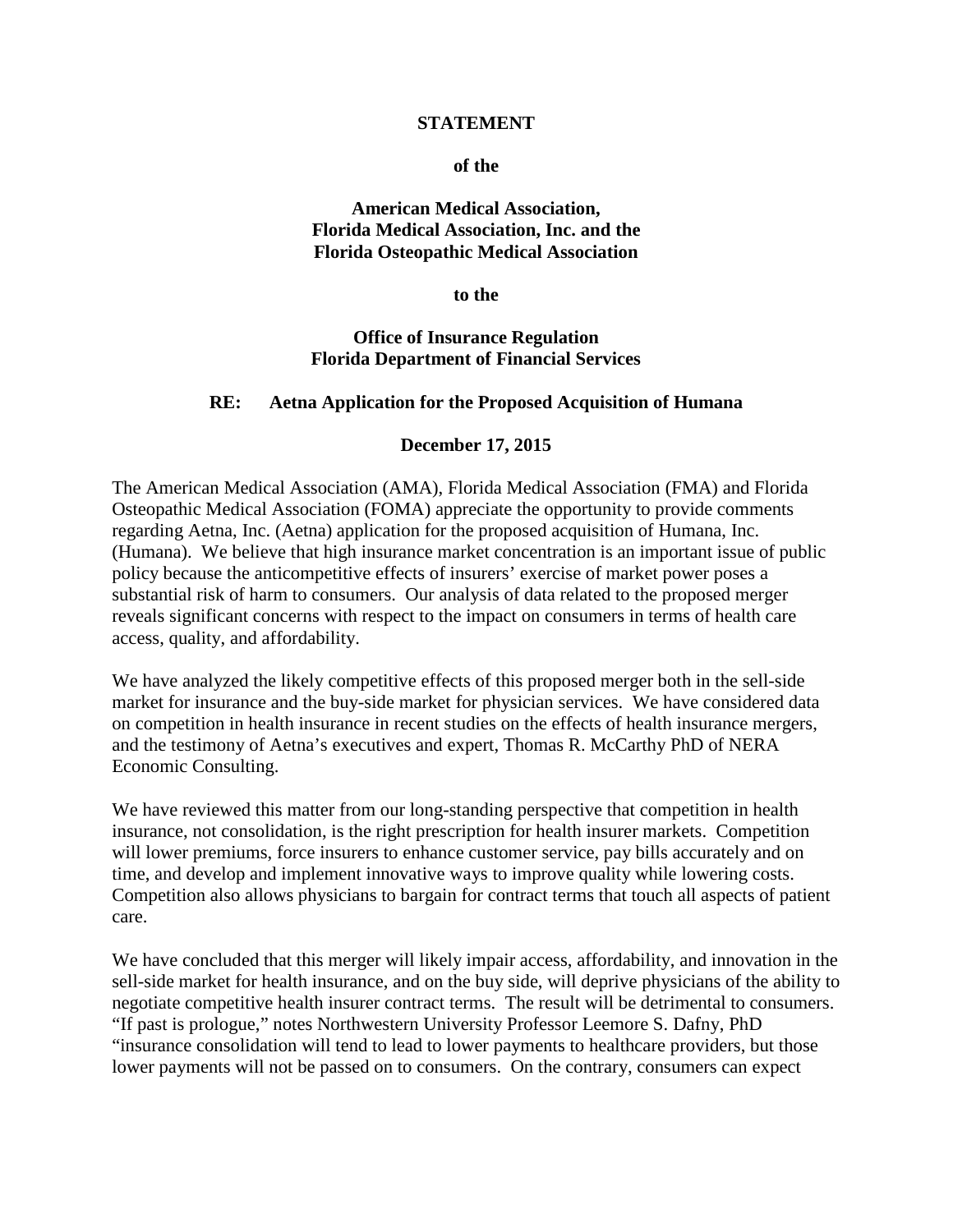$\overline{\phantom{a}}$ 

higher insurance premiums."[1](#page-1-0) Therefore, Aetna has not carried *its* "burden of proof" that the effect of the acquisition would *not* substantially lessen competition in the line of insurance for which the specialty insurer is licensed or certified in the state or would not tend to create a monopoly therein."<sup>[2](#page-1-1)</sup> Accordingly, Aetna's application to acquire Humana should be denied or, in the alternative, the Office of Insurance Regulation (OIR) should continue the hearing giving interested parties a meaningful opportunity to be heard.

### PROCEDURAL BACKGROUND AND REQUEST THAT HEARING REMAIN OPEN

On November 20, OIR published in the Florida Register a notice of a public hearing on Aetna's application for the proposed acquisition of Humana. Although physicians practicing in the state of Florida have substantial interests that would be affected by OIR's decision on the application, the OIR did not serve a copy of the notice on the FMA or FOMA. Moreover, the Florida Register notice was published on the Friday before Thanksgiving and the hearing date set for December 7—notification and scheduling that made it both unlikely for those affected by the decision to timely learn of the hearing and to prepare to participate. In addition, a submission of comments by December 17 has been hampered because OIR has been dilatory in producing requested application-related documents such as Aetna's competitive analysis (which the OIR still has not produced).

A report of the hearing by *Politico Florida* describes the OIR hearing as oddly lacking the participation of anyone except "Aetna and Humana executives and witnesses for the companies"—a hearing best characterized as a mere gesture inconsistent with the important public policy issues at stake. She writes:

Both the American Medical Association and the American Hospital Association have urged federal antitrust regulators to halt the planned merger, saying it would reduce competition and limit patient's access to quality, affordable healthcare.

But at the capital on Monday, no critics appeared to oppose the merger, which would impact about 2.4 million people spanning four licensed Humana insurance companies in Florida.

Instead, a panel of the office of insurance regulation… heard testimony from a handful of Aetna and Humana executives and witnesses for the companies.<sup>[3](#page-1-2)</sup>

Aetna has said that it does not expect the acquisition, if approved, to be closed any earlier than mid-2016. Accordingly, a 30-day continuation of the hearing to allow critics of the proposed merger to have timely access to documents and to testify before the hearing panel could be

<span id="page-1-0"></span><sup>&</sup>lt;sup>1</sup> See Dafny, "Health Insurance Industry Consolidation: What Do We Know From the Past, Is It Relevant in Light of the ACA, and What Should We Ask?", Testimony before the Senate Committee on the Judiciary, September 22, 2015, at 10.  $2$  Section 628.4615 (8) and Section 628.465 (8) (j), Florida statutes.

<span id="page-1-2"></span><span id="page-1-1"></span><sup>&</sup>lt;sup>3</sup> See *No critics show up for hearing on proposed Aetna-Humana merger*, available a[t http://politi.co/1IQYQLq](http://politi.co/1IQYQLq)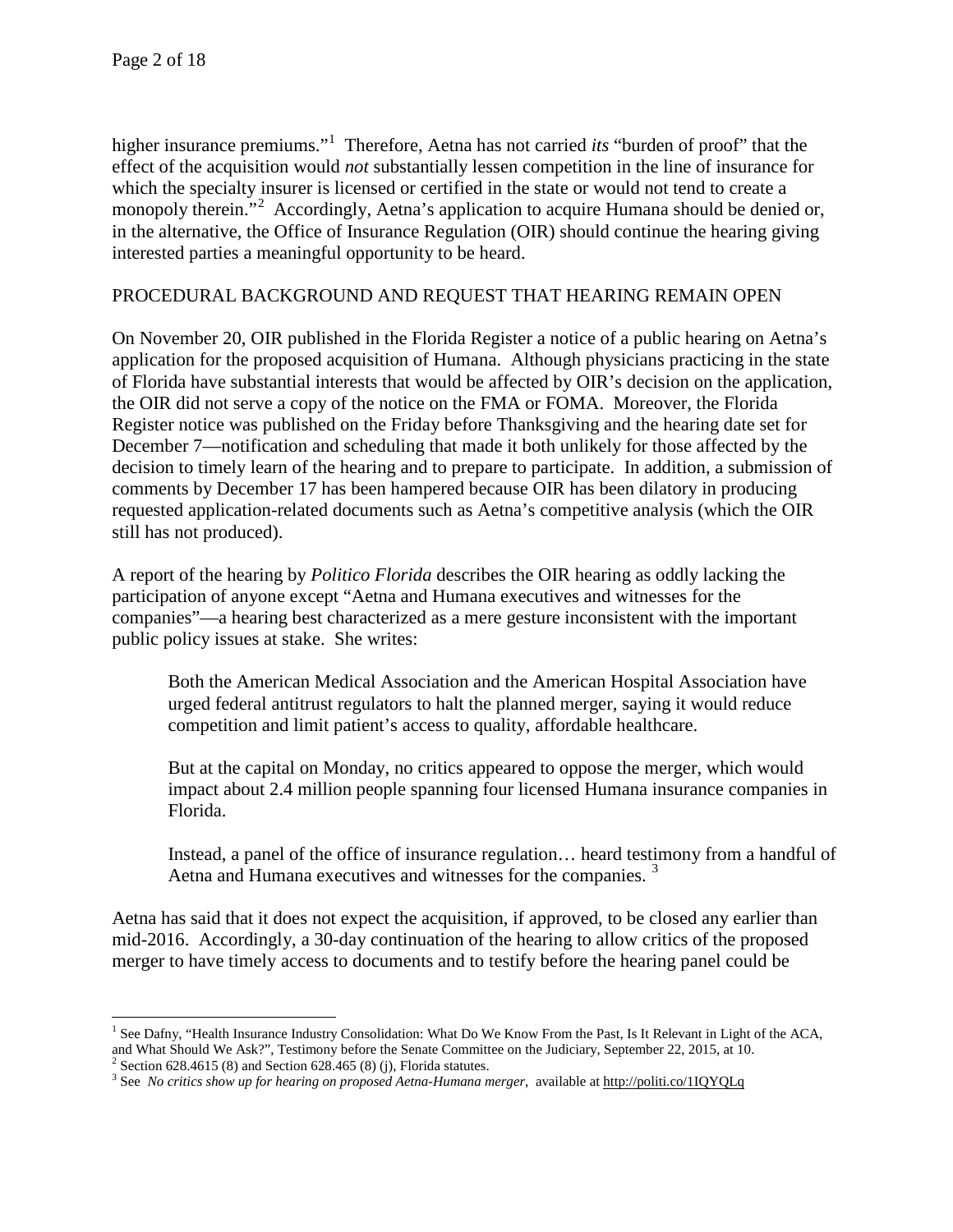granted at little or no inconvenience to Aetna /Humana. We respectfully request that continuance and opportunity to be heard.

# LEGAL STANDARD

Florida law places the "burden of proof" upon Aetna to prove that "the effect of the acquisition" would "not substantially lessen competition" or "would not tend to create a monopoly."<sup>[4](#page-2-0)</sup> In other words, Aetna must produce the evidence and carry *its* burden of persuasion that the merger would not substantially lessen competition. Accordingly, this statement will begin by examining the evidence presented by Aetna through its expert, Dr. McCarthy.

# THE HEALTH INSURER MERGER WOULD CREATE, ENHANCE OR ENTRENCH MARKET POWER IN THE SALE OF HEALTH INSURANCE

### *Commercial Health Insurance*

Competition is likely to be greatest when there are many sellers, none of which have any significant market share. When there are a few firms with large shares of a market, the elimination of a competitor may create opportunities for the remaining firms to engage in coordinated interaction, including express or tacit collusion or oligopolistic behavior. For this reason the 2010 Federal Trade Commission (FTC) and Department of Justice (DOJ) Horizontal Merger Guidelines ("Horizontal Merger Guidelines") and the 2015 National Association of Insurance Commissioners Model Insurance Holding Company System Regulating Act ("NAIC Competitive Standard") are directed at preventing mergers that significantly increase the concentration of firms in concentrated markets. Oddly, Dr. McCarthy's competitive effect testimony omits any discussion of market concentration and its increase.

#### Merger Violates NAIC Competitive Standard

However, health insurer commercial insurance market shares reported by Dr. McCarthy in his Table 1 reveal a Florida statewide market that is highly concentrated under the NAIC Competitive Standard that Dr. McCarthy himself, within another context, employs in his analysis. That standard looks at the "four-firm concentration ratio" (CR 4) to determine the degree of danger to competition in a particular market. Under those standards, a highly concentrated market is one in which the shares of the four largest insurers is 75% or more of the market. According to the shares presented in Dr. McCarthy's Table 1, the shares of the four largest commercial health insurers total 78.8%. In such a highly concentrated market, there is a prima facie violation of the NAIC Competitive Standard when a firm with a 10% market share merges with a firm with a 2% or more market share.

Such a prima facie violation of the NAIC Competitive Standard occurs in the case of the proposed merger because, according to Dr. McCarthy, Aetna has more than a 10% market share (13.6%, according to Dr. McCarthy) and Humana's market share is more than 2% (5.7%,

<span id="page-2-0"></span>l  $4$  Section 628.4615 (8) and Section 628.465 (8) (j), Florida Statutes.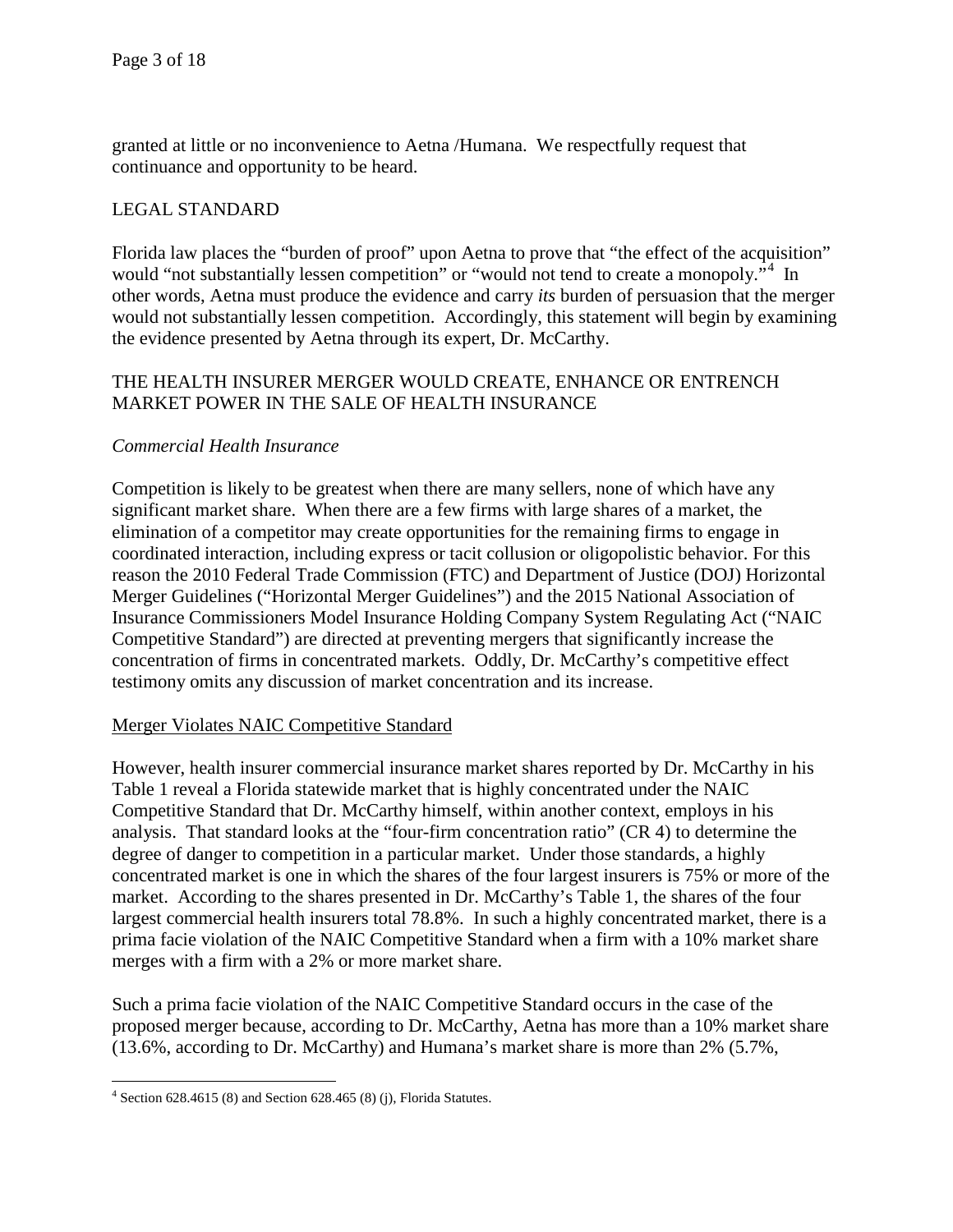$\overline{\phantom{a}}$ 

according to Dr. McCarthy). See McCarthy Table 1. Therefore, far from describing an Aetna/Humana merger that would allow it to carry the burden of proving that the merger does *not* substantially lessen competition, Dr. McCarthy's table describes the opposite—a merger that is prima facie anticompetitive.

Moreover, Dr. McCarthy made no effort to rebut the prima facie violation of the NAIC Competitive Standard in commercial health insurance. For example, a prima facie violation of the NAIC Competitive Standard could hypothetically be rebutted by establishing ease of entry into the Florida commercial health insurance market. However, Dr. McCarthy's entire discussion of entry is directed at the market for individually underwritten plans where he concedes that the merger would give the parties a troubling market share and he engages in speculation that at some future date there will be net entry. (More on that later.) Therefore, Aetna's application to acquire Humana cannot be approved under the Florida legal standard.

#### Merger Violates Federal Antitrust Merger Enforcement Standards

The result is no different if we consider the competitive effect of the merger under the Horizontal Merger Guidelines. The DOJ defines relevant health insurance markets as local rather than statewide in health insurer merger cases. This position should not be controversial in this matter since Aetna witnesses testified that health insurance markets are local.<sup>[5](#page-3-0)</sup> Utilizing data obtained from HealthLeaders-Interstudy Managed Market Surveyor from January 1, 2013, the AMA has determined the commercial health insurance market concentrations and change in market concentrations that would result from the merger in metropolitan statistical areas within the state of Florida. [6](#page-3-1)

The AMA analysis shows the proposed Aetna acquisition of Humana would be presumed likely, under the Horizontal Merger Guidelines, to enhance market power in the Jacksonville, Florida, Metropolitan Statistical Area (MSA) where the post-merger Herfindahl-Hirschman Index (HHI) of market concentration would be 2592 (meaning "highly concentrated") and the increase in the HHI would be 289 points. Similarly, the merger would be presumed likely to enhance market power both in the Sarasota-Bradenton-Venice MSA (post-merger HHI of 2723 and an HHI increase of 260) and in the Tampa-St. Petersburg-Clearwater MSA (post-merger HHI of 2576 and an increase of 204 points). There are also additional heavily populated MSAs where under the Horizontal Merger Guidelines, the Aetna/Humana merger potentially raises significant competitive concerns. They include: Fort Lauderdale-Pompano Beach-Deerfield Beach,

<span id="page-3-0"></span><sup>&</sup>lt;sup>5</sup> The local nature of health care delivery and the marketing and other business practices of health insurers strongly suggest that health insurance markets are local. Consumers buy coverage that serves them close to where they work and live. See US Senate testimony of Professor Leemore Dafny a[t http://www.judiciary.senate.gov/imo/media/doc/09-22-](http://www.judiciary.senate.gov/imo/media/doc/09-22-15%20Dafny%20Testimony%20Updated.pdf)<br>15%20Dafny%20Testimony%20Updated.pdf

<span id="page-3-1"></span> $\overline{6}$  Following the example of DOJ, the AMA has measured market concentration by using the Herfindahl-Hirschman Index (HHI) instead of the CR4. The HHI is the sum of the squares of the market shares of every firm in the relevant market. Markets with HHIs less than 1500 are characterized as unconcentrated. Those with HHIs between 1500 and 2500 are moderately concentrated, and those with HHIs more than 2500 are highly concentrated. Mergers in moderately concentrated markets that change the HHI by more than 100 are deemed by the merger guidelines to potentially raise significant competitive concerns and often warrant scrutiny. Mergers in highly concentrated markets that raise the HHI more than 200 are presumed likely to enhance market power.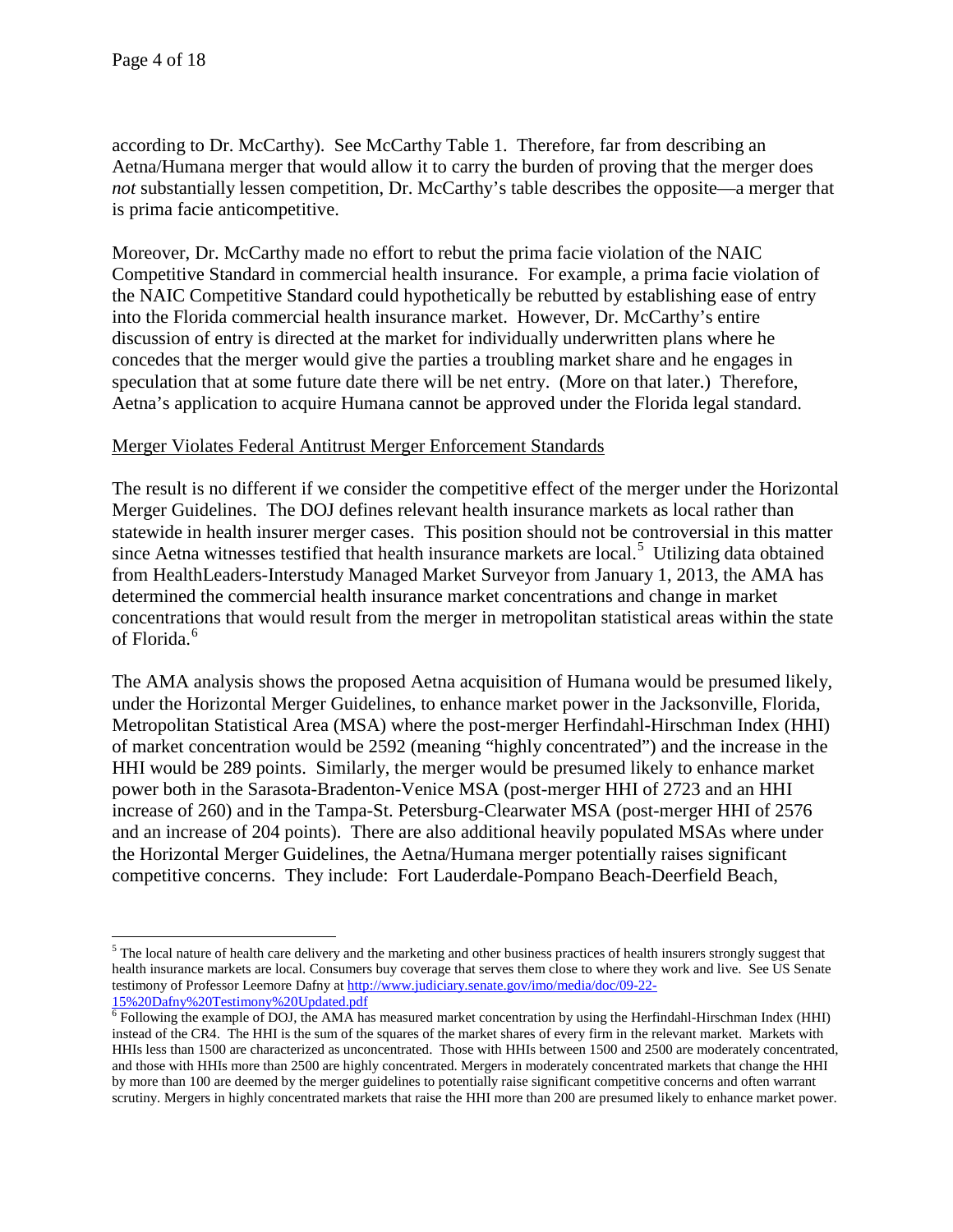Lakeland-Winter Haven, Miami-Miami Beach-Kendall, and West Palm Beach-Boca Raton-Boynton Beach.

In sum, under the Horizontal Merger Guidelines, the merger would create market structures that would facilitate express or tacit collusion or oligopolistic behavior and would therefore substantially lessen competition. Because Dr. McCarthy did not address this issue, Aetna has not met its burden of proof to show that the merger would not substantially lessen competition or tend to create a monopoly in commercial health insurance within the state of Florida. Consequently, the merger must not be approved.

# *Florida Commercial Enrollment—Individually Underwritten Plans*

While we have already established that the merger must not be approved because of its effect in the commercial insurance market, Dr. McCarthy has chosen to do an analysis of what he claims to be a market for "individually underwritten plans," and so we will here assume a market for commercial insurance plans sold to individuals.

#### Merger Violates NAIC Competitive Standard

In his testimony, Dr. McCarthy concedes that the Aetna/Humana 37.7% combined share of individually underwritten plans raises the specter of a merged firm that might unilaterally exercise market power. (Dr. McCarthy testified that 30% is the threshold for when a merger raises antitrust concerns.) However he continues to ignore the market concentration and oligopolistic concerns also raised by the merger. The share of the four largest insurers of individually underwritten plans exceeds the NAIC's Competitive Standard threshold of 75% (it is 83.7%) such that it too is "highly concentrated." (By comparison, the four-firm concentration ratio for domestic airlines is  $62\%$ .)<sup>[7](#page-4-0)</sup> There is prima facie evidence of a violation of the Competitive Standard because Aetna has more than a 10% share (it is 20.3%) and Humana has more than 2% (it is 17.3%).

#### Merger Violates Federal Antitrust Merger Enforcement Standards

We have also analyzed the merger under the lens of the Horizontal Merger Guidelines. The post-merger HHI is more than 2500 (it is 3053), meaning that the market would become highly concentrated. Because the change in the HHI is more than 200 (it is 705), the merger under the federal guidelines is presumed likely to be anticompetitive.

#### The Loss of Competition Would Be Durable Regardless of the Insurance Exchange

The insurance exchange (now called the "health insurance marketplace") is no cure for reversing the lack of choice that would occur in many Florida markets if the proposed merger were approved. Insurer participation in healthcare.gov 2015-2016 has not been encouraging in

<span id="page-4-0"></span> $\overline{\phantom{a}}$ <sup>7</sup> U.S. Department of Transportation Bureau of Transportation Statistics, "Airline Domestic Market Share July 2014-June 2015," *available at* [http://www.transstats.bts.gov/.](http://www.transstats.bts.gov/)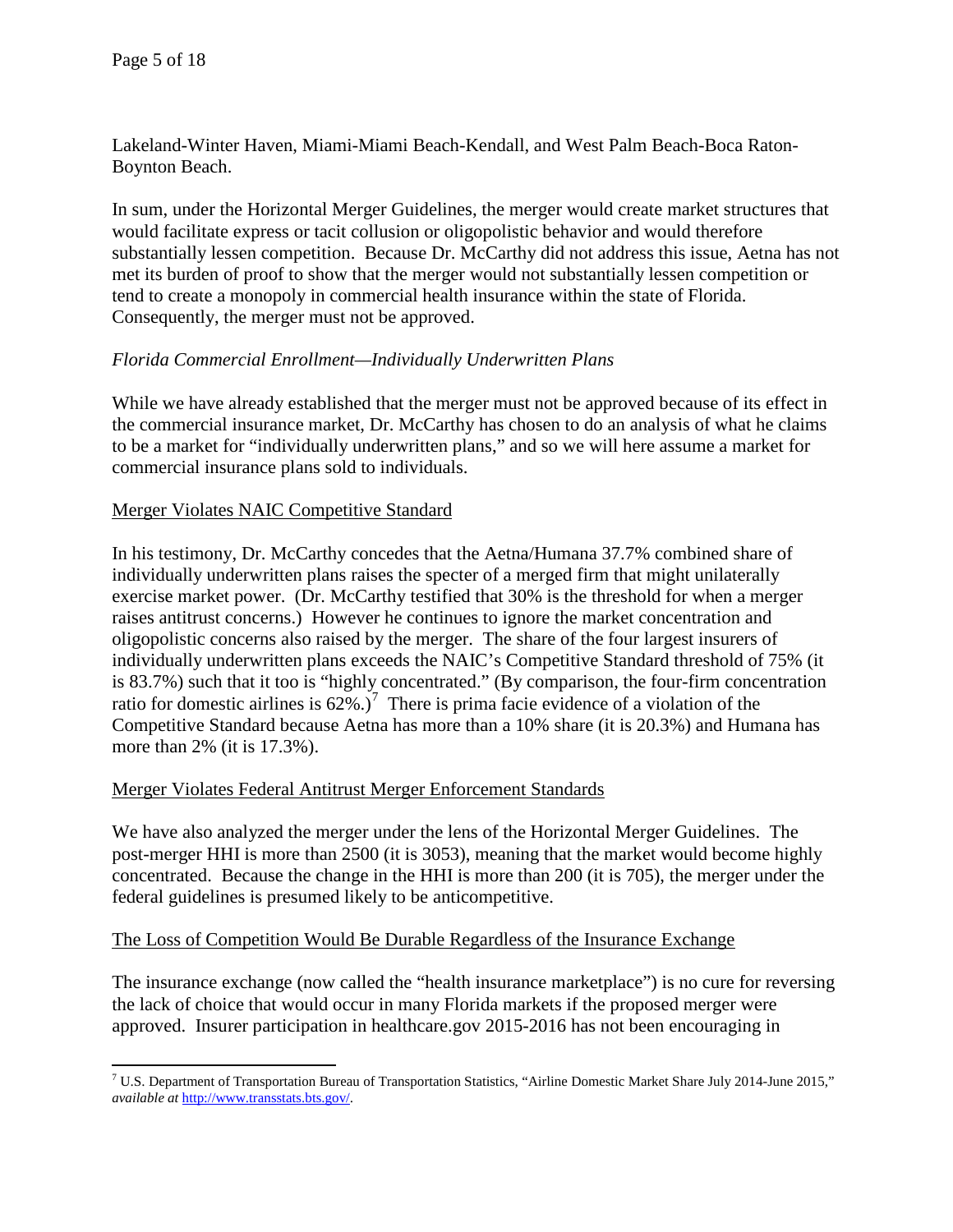Florida. According to a Kaiser Family Foundation analysis of insurer participation in 2016 marketplaces, within 67 Florida counties the average number of insurers will be 2.6.  $8\degree$  $8\degree$  That is down from 3.8 in 2015, showing a substantial net exit from the market. Sixty-six percent of these 67 counties will have only one or two insurers. Even UnitedHealth Group Inc. with its brand name, provider networks, and Florida market share of 20.5% in commercial insurance is reportedly considering exiting the exchange.<sup>[9](#page-5-1)</sup>

Given the high market share of a combined Aetna/Humana, the flunked NAIC four-firm concentration ratio standard, and the Kaiser study results for Florida documenting net exit from the marketplaces, allowing the merger of Aetna/Humana, two of the three largest competitors in individually underwritten plans, would result in a total collapse of competition. In any event, Aetna has not carried its burden of proof that the effect of the acquisition would not substantially lessen competition in the market for commercial insurance plans sold to individuals.

# *Medicare Advantage*

The merger would combine the largest insurer of Medicare Advantage (Humana) with the fourth largest (Aetna) to form a Medicare Advantage insurer with a 44% market share, a much higher share than the 30% threshold that Dr. McCarthy in his testimony concedes is associated with antitrust concerns.<sup>10</sup> Most troubling, however, is that the merger would further concentrate a market that is already highly concentrated among a small number of firms.<sup>[11](#page-5-3)</sup>

#### Merger Violates NAIC Competitive Standard

Under the NAIC Competitive Standard the Medicare Advantage market is highly concentrated. The total market share of the four largest firms in the market is 79%. Also there is prima facie evidence of a violation of the competitive standard because Humana has more than a 10% share (it is 37.4%) and Aetna has more than 2% (it is 6.1%).

When the Herfindahl–Hirschman Index of market concentration is used as in the Horizontal Merger Guidelines, the Aetna/Humana merger is shown to have a substantial anticompetitive impact on a staggering number of Florida counties. According to a market study employing the Horizontal Merger Guidelines and commissioned by the American Hospital Association (AHA), the merger is presumed to be anticompetitive (likely to enhance market power) in 44 Florida Medicare Advantage group plan markets (evaluated geographically as counties, following the DOJ practice which is to account for federal regulations). For individual Medicare Advantage

 $\overline{\phantom{a}}$ 

<span id="page-5-0"></span><sup>8</sup> See *Analysis of Insurer Participation in 2016 Marketplaces.* Kaiser Family Foundation at http://kff.org/health-reform/issuebrief/analysis-of-insurer-participation-in-2016-marketplaces/.<br><sup>9</sup> *UnitedHealth may exit Obamacare individual exchange*. Reuters. See http://www.reuters.com/article/us-unitedhealth-grp-

<span id="page-5-2"></span><span id="page-5-1"></span>outlook-idUSKCN0T81E020151119.<br><sup>10</sup> For a discussion of the dismal condition of competition in Medicare Advantage *See:* B. Biles, G. Casillas, and S. Guterman, *Competition Among Medicare's Private Health Plans: Does It Really Exist?* The Commonwealth Fund, August 2015;l Gretchen Jacobson, Anthony Damico, and Marsha Gold, Kaiser Family Foundation Issue Brief, *Medicare Advantage 2015 Spotlight: Enrollment Market Update*, (June 30, 2015), Figure 1, available at[: http://kff.org/medicare/issue-brief/medicare-advantage-2015](https://urldefense.proofpoint.com/v2/url?u=http-3A__kff.org_medicare_issue-2Dbrief_medicare-2Dadvantage-2D2015-2Dspotlight-2Denrollment-2Dmarket-2Dupdate_&d=BQMFAg&c=iqeSLYkBTKTEV8nJYtdW_A&r=zMblwI8Sq5724SHzyBE4GtqIERClBtplei_3Cz4e7vg&m=9bQxIjN0br6PQy4Ax_Fjb-RmhIn3-nNFYKTJOwdVRQM&s=yNlfxMCYhro7r36e6uqN5fn0K-_F3pL8WBzyI7vT5Aw&e=) [spotlight-enrollment-market-update/.](https://urldefense.proofpoint.com/v2/url?u=http-3A__kff.org_medicare_issue-2Dbrief_medicare-2Dadvantage-2D2015-2Dspotlight-2Denrollment-2Dmarket-2Dupdate_&d=BQMFAg&c=iqeSLYkBTKTEV8nJYtdW_A&r=zMblwI8Sq5724SHzyBE4GtqIERClBtplei_3Cz4e7vg&m=9bQxIjN0br6PQy4Ax_Fjb-RmhIn3-nNFYKTJOwdVRQM&s=yNlfxMCYhro7r36e6uqN5fn0K-_F3pL8WBzyI7vT5Aw&e=)<br><sup>11</sup> See McCarthy Table 6.

<span id="page-5-3"></span>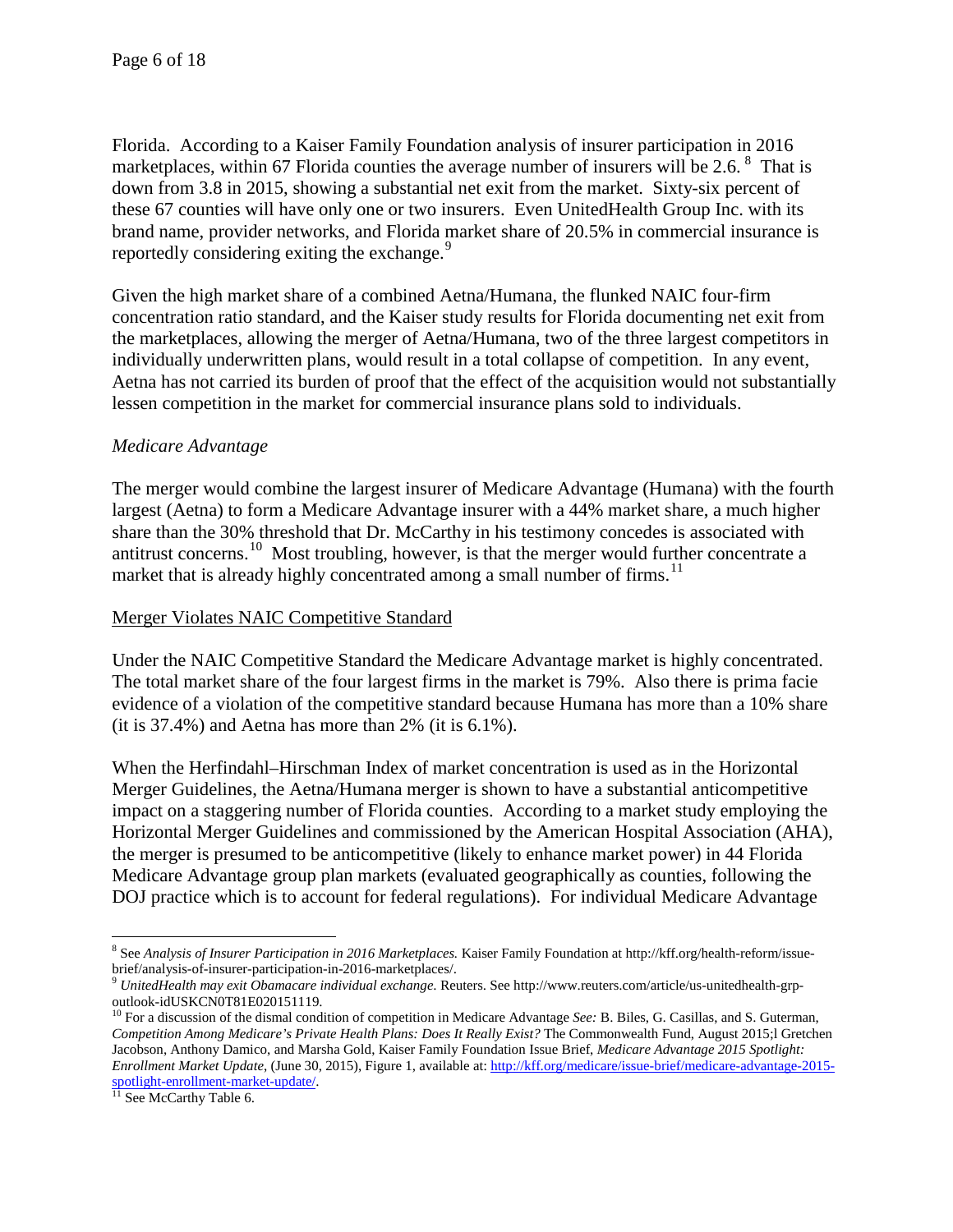plans, the merger is presumptively anticompetitive in 13 counties that include over one-half million (564K) individual Medicare Advantage plan enrollees and include Broward.

## Medicare Advantage Comprises a Product Market That Is Separate and Distinct from Traditional Medicare

Dr. McCarthy has argued that an insurer's share of the Medicare Advantage market is of no antitrust consequence given that consumers have the option of enrolling in traditional Medicare and therefore, in Aetna's view, traditional Medicare and Medicare Advantage plans are not separate product markets.<sup>12</sup> Dr. McCarthy contends that 21% of persons terminating Aetna Medicare Advantage turn to traditional Medicare. This contention however proves nothing about demand substitutability i.e., whether customers have an ability and willingness to substitute away from one product to another in response to a small but significant and nontransitory increase in the quality adjusted price of an Aetna product—the well-established way of determining whether markets are separate.<sup>[13](#page-6-1)</sup> We do not know from Dr. McCarthy's testimony why these persons left Aetna and turned to traditional Medicare. At the extreme, the patients leaving Aetna and opting for traditional Medicare may have been forced to turn to traditional Medicare. Moreover, Dr. McCarthy does not explain why the overwhelming portion of those leaving Aetna's Medicare Advantage apparently stay with Medicare Advantage. One explanation is that traditional Medicare is not an adequate substitute for Medicare Advantage, absent extreme circumstances that may account for those who switch from Aetna to traditional Medicare.

There are many critically important differences between Medicare Advantage and traditional Medicare that explain why the proposed merger should be evaluated for its effects in the Medicare Advantage market separately. Medicare Advantage plans offer substantially richer benefits at lower costs than traditional Medicare.<sup>14</sup> Moreover, in Medicare Advantage plans seniors can receive a single plan covering a variety of benefits that seniors in traditional Medicare must assemble themselves. The combination of richer benefits and one stop shopping accounts for the strong preference by many seniors for Medicare Advantage plans. Accordingly, seniors are not likely to switch away from Medicare Advantage plans to traditional Medicare in sufficient numbers to make an anticompetitive price increase or reduction in quality unprofitable to a Medicare Advantage insurer.<sup>15</sup> The closest competition to one Medicare Advantage insurer's plan is another insurer's Medicare Advantage plan and the presence of many competing Medicare Advantage insurers is what keeps quality competitive. Consequently, the Medicare Advantage and traditional Medicare programs constitute separate and distinct product markets and the proposed mergers should be evaluated for their effects in a Medicare Advantage market.<sup>[16](#page-6-4)</sup>

l

<span id="page-6-0"></span> $12$  See also Bertolini, "Examining Consolidation in the Health Insurance Industry and its Impact on Consumers," Testimony before the Senate Committee on the Judiciary, September 22, 2015, at 5.<br><sup>13</sup> See Horizontal Merger Guidelines, Section 4.

<span id="page-6-2"></span><span id="page-6-1"></span><sup>&</sup>lt;sup>14</sup> See U.S. v. UnitedHealth Group and Sierra Health Services Inc., Civil No1:08 -cu-00322 (DDC2008); United States v. Humana, No. 12-cv-00464 (D.D.C. Mar. 27, 2012), *available at*: www.justice.gov/atr/cases/f281600/281618.pdf).<br><sup>15</sup> See competitive impact statement, *United States v. UnitedHealth*, supra, at 4-5.<br><sup>16</sup> See *U.S. v. United* 

<span id="page-6-4"></span><span id="page-6-3"></span>Medicare Advantage is a distinct market separate from the Medicare market and obtained a consent decree requiring the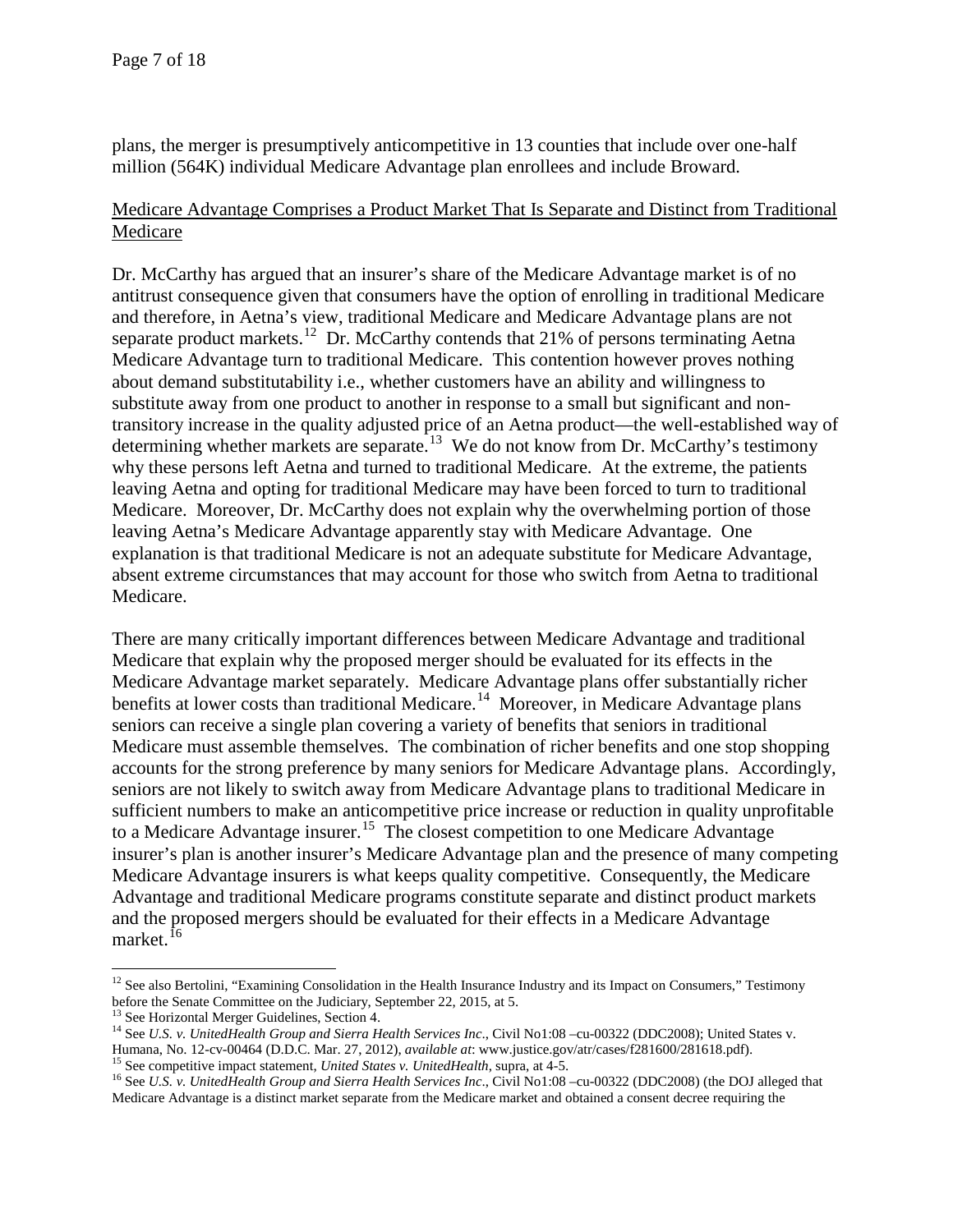$\overline{\phantom{a}}$ 

Notably, the DOJ has defined a separate product market for Medicare Advantage plans.<sup>[17](#page-7-0)</sup> The DOJ has, therefore, concluded that a small but significant increase in Medicare Advantage plan premiums or reduction in benefits was unlikely to cause a sufficient number of seniors to switch to traditional Medicare such that the price increase or reduction in benefits would be unprofitable.

### *BARRIERS TO ENTRY AND THE NEED TO PRESERVE POTENTIAL COMPETITION*

Dr. McCarthy contends that a merged Aetna/Humana could not exercise market power in the market for individually underwritten plans because of ease of entry. However, far from carrying his burden of proof, Dr. McCarthy's claim of ease of entry is belied on the face of his own Table 4. That table shows that from 2013 to 2014, the statewide market shares, ranking of market leaders, and number of competitors in the individually underwritten plans have remained mostly unchanged, with the exception of Humana and Aetna, which increased their shares but retained the same market leadership positions.

AMA's own analysis of MSA data from its *Competition in Health Insurance* studies show that in the numerous large MSAs where the merger would be anticompetitive in commercial markets, the market shares, ranking of market leaders and number of competitors have also been durable and little changed from 2010 thru 2013, the most recent timeframe for which we have data.

Rather than present data that demonstrates ease of entry, Dr. McCarthy substitutes speculation. He claims that Centene Corporation (Centene) a health insurer with a Florida presence in Medicaid long-term care will one day soon compete successfully on the insurance marketplace. However, Centene does not even appear to have a trivial market share in McCarthy's tables describing the present day Florida market for commercial insurance. Even assuming that Centene were to enter the market, it would be sheer speculation to assume that it could come close to replacing the competition lost by the merger of the second and third largest participants in the market for plans sold to individuals. Instead, the lost competition is likely to be permanent and acquired health insurer market power would be durable because barriers to entry prevent the higher profits often associated with concentrated markets from allowing new entrants to restore competitive pricing. These barriers include the need for sufficient business to permit the spreading of risk and contending with established insurance companies that have built long-term relationships with employers and other consumers.[18](#page-7-1) In addition, a DOJ study of entry and

<span id="page-7-0"></span><sup>17</sup> See, United States v. Humana, No. 12-cv-00464 (D.D.C. Mar. 27, 2012) (complaint ¶¶ 20-21) (*avail. at* [http://www.justice.gov/atr/case-document/file/499076/download\)](http://www.justice.gov/atr/case-document/file/499076/download); United States v. UnitedHealth Grp. Inc. & Sierra Health Servs., Inc., No. 08-cv-00322 (D.D.C. Feb. 25, 2008) (complaint ¶¶ 15-18) (*avail. at* http://www.justice.gov/atr/casedocument/file/514126/download).

divestiture of United's Medicare Advantage business in the Las Vegas area as a precondition to obtaining merger approval); *see also* Gretchen A. Jacobson, Patricia Neuman, Anthony Damico, "At Least Half Of New Medicare Advantage Enrollees Had Switched From Traditional Medicare During 2006–11," 34 *Health Affairs* (Millwood) 48, 51 (Jan. 2015), *available at*: [http://content.healthaffairs.org/content/34/1/48.full.pdf;](http://content.healthaffairs.org/content/34/1/48.full.pdf) R. Town and S. Liu (2003), "The Welfare Impact of Medicare HMOs," *RAND Journal of Economics* 34(4): 719-36; L.Dafny and D. Dranove (2008), "Do Report Cards Tell Consumers Anything They

<span id="page-7-1"></span><sup>&</sup>lt;sup>18</sup> See Robert W. McCann, *Field of Dreams: Dominant Health Plans and the Search for a "Level Playing Field," Health Law* Handbook (Thomson West 2007); Mark V. Pauly, *Competition in Health Insurance Markets*, 51 Law & Contemp. Probs. 237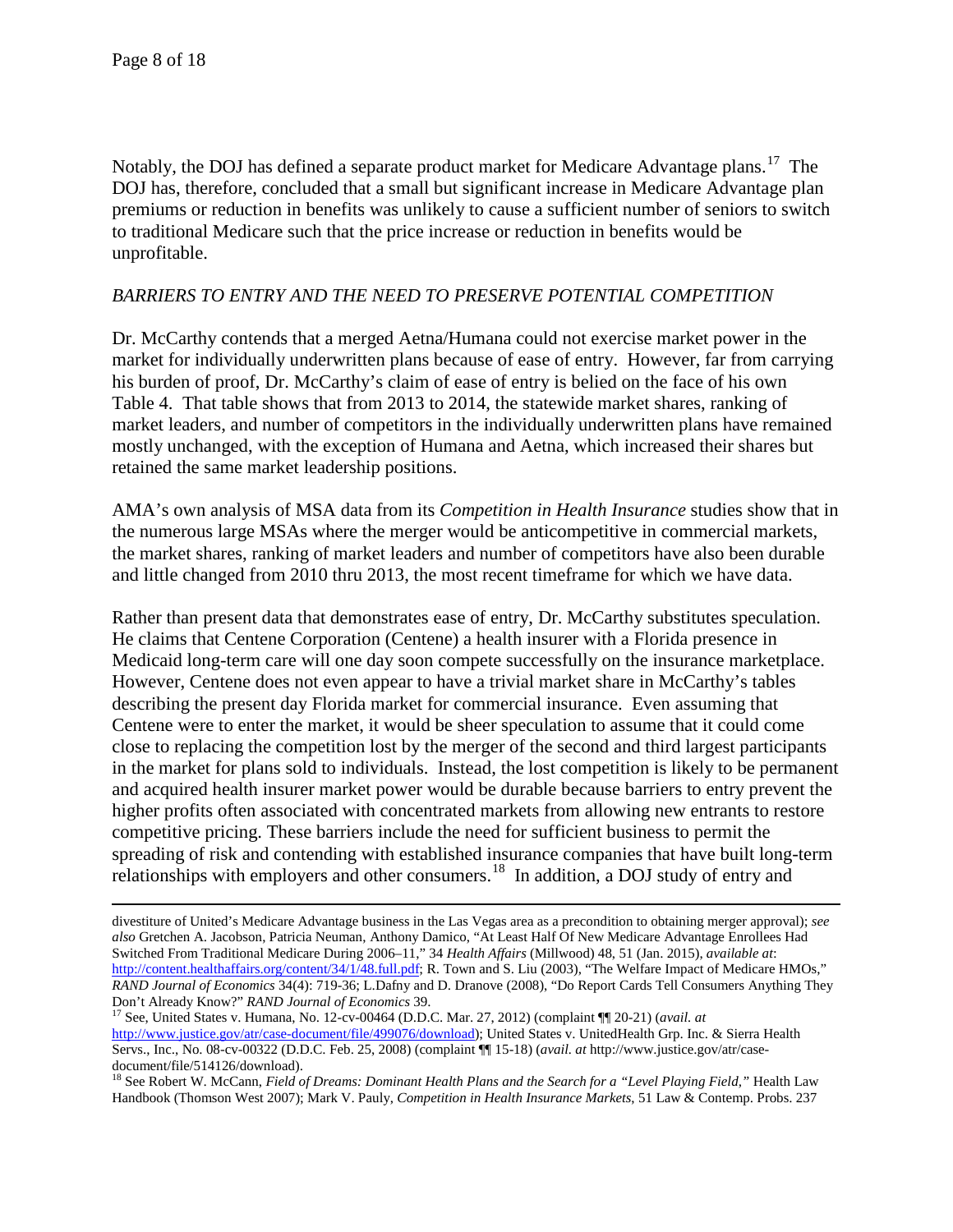expansion in the health insurance industry found that "brokers typically are reluctant to sell new health insurance plans, even if those plans have substantially reduced premiums, unless the plan has strong brand recognition or a good reputation in the geographic area where the broker operates."<sup>[19](#page-8-0)</sup>

Perhaps the greatest obstacle is the so-called chicken and egg problem of health insurer market entry: health insurer entrants need to attract customers with competitive premiums that can only be achieved by obtaining discounts from providers. However providers usually offer the best discounts to incumbent insurers with a significant business—volume discounting that reflects a reduction in transaction costs and greater budget certainty. Hence, incumbent insurers have a durable cost advantage. $^{20}$  $^{20}$  $^{20}$ 

The presence of significant entry barriers in health insurance markets was demonstrated in the 2008 hearings before the Pennsylvania Insurance Department on the competition ramifications of the proposed merger between Highmark Inc. and Independence Blue Cross. In a report commissioned by the Pennsylvania Insurance Department, LECG Corporation, a global expert services and consulting firm (LECG) concluded that it was unlikely that any competitor would be able to step into the market after a Highmark/IBC merger:

[B]ased on our interviews of market participants and other evidence, there are a number of barriers to entry—including the provider cost advantage enjoyed by the dominant firms in those areas and the strength of the Blue brand in those areas.... On balance, the evidence suggests that to the extent the proposed consolidation reduces competition, it is unlikely that other health insurance firms will be able to step in and replace the loss in competition.<sup>[21](#page-8-2)</sup>

Dr. McCarthy essentially argues that the health insurance marketplaces have made successful entry easy. The facts however do not bear out that claim. Recent developments only highlight the barrier to entry problem. Twelve of the 23 nonprofit insurance cooperatives, which were intended to inject competition into health insurance markets, have failed.<sup>[22](#page-8-3)</sup> According to the Times, many Co-ops "appear to be scrambling to have enough money to cover claims as well as enroll new customers as they enter their third year." [23](#page-8-4) According to the *Washington Post* of October 10, nearly half of the 23 Affordable Care Act (ACA) insurance co-ops, subsidized by millions of dollars in government loans, have been told by federal regulators that their finances,

<span id="page-8-4"></span>[http://www.nytimes.com/2015/09/16/business/health-cooperatives-find-the-going-tough.html?ref=health.](http://www.nytimes.com/2015/09/16/business/health-cooperatives-find-the-going-tough.html?ref=health)

 $\overline{\phantom{a}}$ (1988); Federal Trade Commission and U.S. Department of Justice, Improving Health Care: A Dose of Competition (July,2004); *Vertical Restraints and Powerful Health Insurers: Exclusionary Conduct Masquerading as Managed Care?*, 51 Law & Contemp. Probs. 195 (1988).

<span id="page-8-0"></span><sup>19</sup> Sharis A. Pozen, Acting Assistant Att'y Gen., Dep't of Justice Antitrust Div., *Competition and Health Care: A Prescription for High-Quality, Affordable Care* 7 (Mar. 19, 2012) [hereinafter Pozen, *Competition and Health Care*], *available at*  http://www.justice.gov/atr/speech/competition-and-health-care-prescription-high-quality-affordable-care.<br><sup>20</sup> Id. at 7.<br><sup>21</sup> LECG Inc., "Economic Analyses of the Competitive Impacts From The Proposed Consolidation of Highm

<span id="page-8-2"></span><span id="page-8-1"></span>

September 10 2008, Page 9.

<span id="page-8-3"></span><sup>&</sup>lt;sup>22 "</sup>Marco Rubio Quietly Undermines Affordable Care Act," the New York Times, December 10, 2015.<br><sup>23</sup> "Tough going for Co-ops," the New York Times, September 15, 2015, available at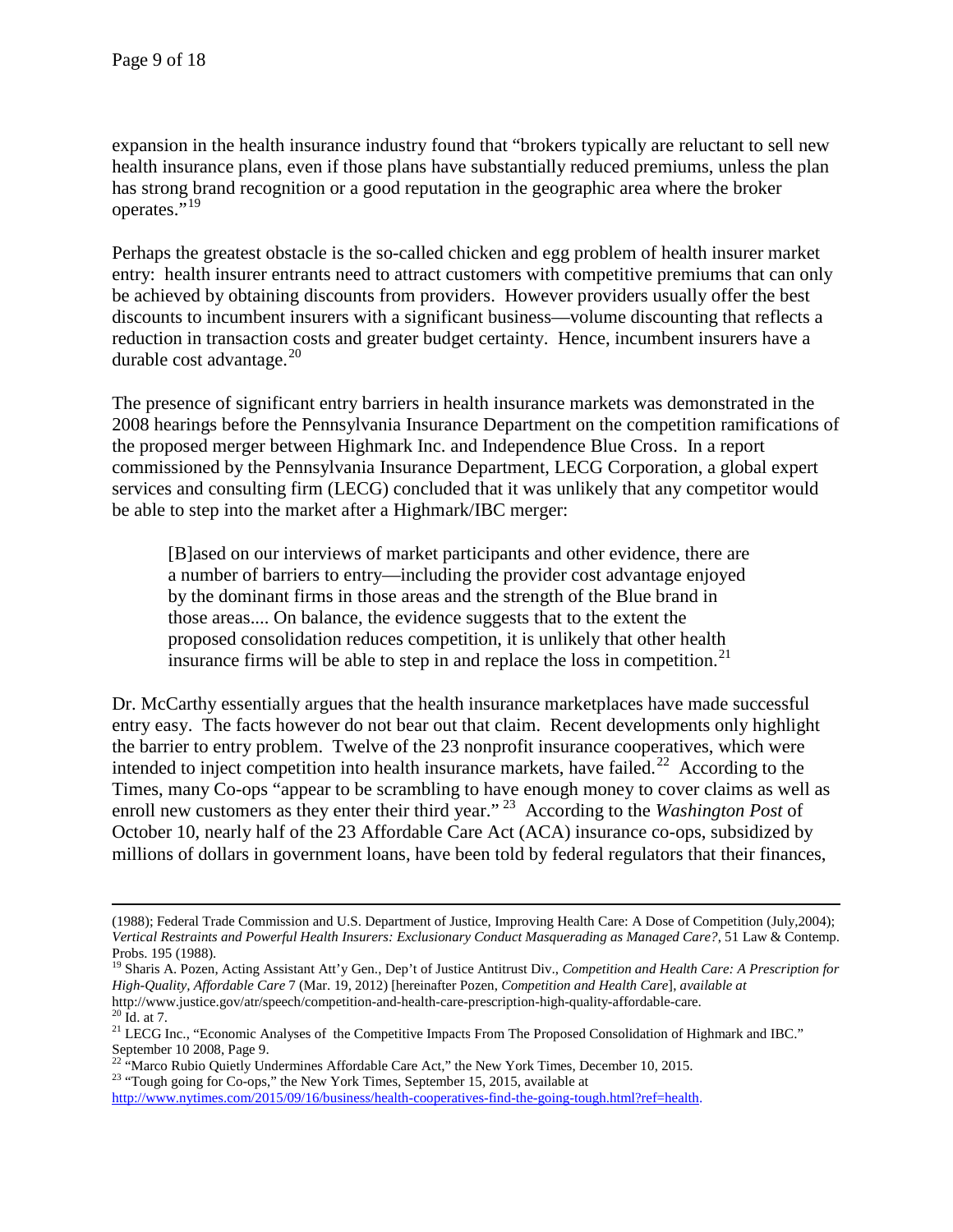enrollment, or business model need to "shape up." The quick death of these co-ops illustrate that even with heavy federal subsidies, health insurance is a tough business to enter.

According to a recent *New York Times* article, the Obama administration will pay only 13% of what insurance companies were expecting to receive through "risk corridors" that were expected to help insurance companies with too many sick people and too little cash to operate in the first years under the health law.<sup>[24](#page-9-0)</sup> As we mentioned earlier, there have been reports that UnitedHealth Group Inc. may leave the marketplaces. Moreover, only two for-profit companies that were not already health insurers, reports the *Times*, have entered the state marketplaces. One of them is Oscar, which was touted by Aetna's CEO as an example of successful entry in his testimony before the Senate Judiciary Committee. However, according to the *Times*, Oscar estimated in a regulatory filing that it lost about \$27.5 million last year, roughly half of its 2014 revenue. The CEO of Oscar, one of the very few new companies to even attempt entry, described the task as "quite daunting."<sup>[25](#page-9-1)</sup> In any event, Dr. McCarthy's speculation that a new successful entrant will emerge is not evidence and Aetna has not carried *its* burden of persuasion that the merger would not substantially lessen competition.

### *The Loss of Potential Competition*

One of the most important implications of the barriers to entry that persist with the advent of the marketplaces is the need to preserve the potential competition that would be lost if an incumbent insurer is acquired. Thus, when the largest insurer of Medicare Advantage (Humana) is acquired by the fourth-largest (Aetna) to form the largest Medicare Advantage insurer in Florida, the highly concentrated geographic markets where Humana faces little competition are deprived of their most likely entrant, Aetna. The foreclosure of this future market role serves to lessen competition. Professor Dafny expressed concern about this loss of potential competition in her Senate testimony: "[C]onsolidation even in non-overlapping markets reduces the number of potential entrants who might attempt to overcome price-increasing (or quality-reducing) consolidation in markets where they do not currently operate."<sup>[26](#page-9-2)</sup>

Commenting on the loss of potential competition that would accompany the proposed mergers, Professor Thomas L. Greaney, who is one of the country's leading experts on antitrust in healthcare, observes:

An important issue… is whether the proposed mergers will lessen *potential competition* that was expected under the ACA (the potential entry by large insurers into each other's markets, incidentally, was the argument advanced as to why a "public option" plan was unnecessary). At present all four of the merging companies compete on the exchanges and they overlap in a number of states. [Citation omitted]. Notably, prior to the announced mergers, these insurers appear to have been considering further expanding their footprint on

 $\overline{\phantom{a}}$ 

<span id="page-9-1"></span><span id="page-9-0"></span><sup>&</sup>lt;sup>24</sup> Supra, note 22<br><sup>25</sup> This \$1.5 billion Startup is Making Health Insurance Suck Less, Wired, March, 20, 2015, available at http://www.wired.com/2015/04/oscar-funding/.<br><sup>26</sup> Dafny, supra note 1, at 13.

<span id="page-9-2"></span>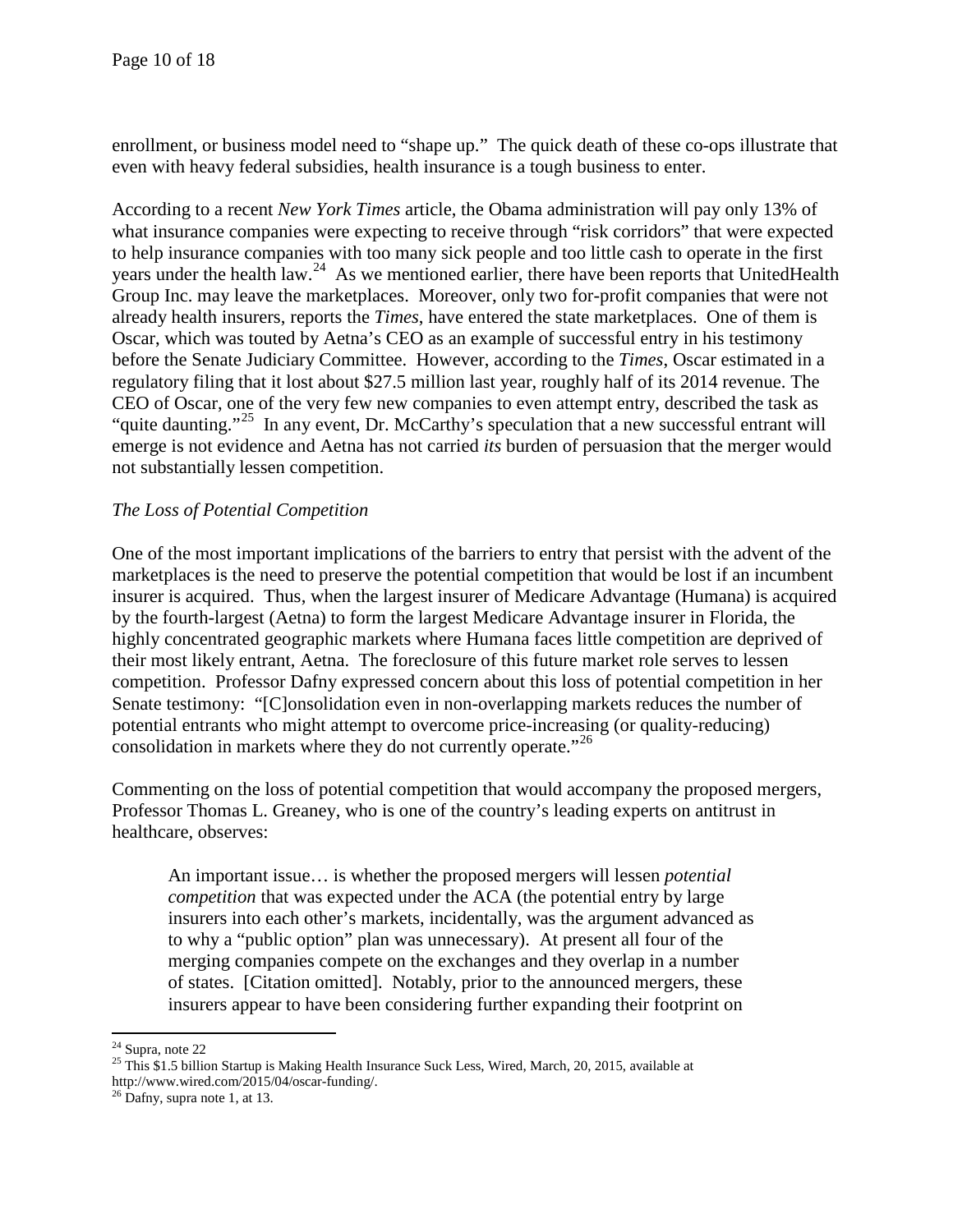the exchanges by entering a number of new states. [Citation omitted]. Thus reducing the array of formidable potential entrants into exchange markets from the "Big 5" to be "Remaining 3" will undermine the cost containment effects of competition in exchange markets. The lessons of oligopoly are pertinent here: consolidation that would pare the insurance sector down to less than a handful of players is likely to chill the enthusiasm for venturing into a neighbor's market or engaging in risky innovation. One need look no further than the airline industry for a cautionary tale.<sup>[27](#page-10-0)</sup>

### THE MERGER WOULD CREATE, ENHANCE OR ENTRENCH MONOPSONY POWER IN FLORIDA MARKETS FOR THE PURCHASE OF PHYSICIAN SERVICES

Just as the merger would enhance market power on the selling side of the market, it would also enhance monopsony or buyer's power in the purchase of inputs such as physician services, eviscerating physicians' ability to contract with alternative insurers in the face of unfavorable contract terms and ultimately inefficiently reducing the quality or quantity of services that physicians are able to offer patients. As Professor Dafny explained in her recent Senate testimony on this merger: "Monopsony is the mirror image of monopoly; lower input prices are achieved by reducing the quantity or quality of services below the level that is socially optimal."<sup>[28](#page-10-1)</sup> She further explained that the "textbook monopsony scenario... pertains when there is a large buyer and fragmented suppliers."<sup>[29](#page-10-2)</sup> This characterizes the market in which dominant health insurers purchase the services of physicians who typically work in small practices with 10 or fewer physicians.<sup>30</sup>

Even in markets where the merged health insurer lacks monopoly or market power to raise premiums for patients, the insurer still may have the power to force down physician compensation levels, raising antitrust concerns. Thus, in the UnitedHealth Group Inc./PacifiCare merger, the DOJ required a divestiture based on monopsony concerns in Boulder, Colorado, even though the merged entity would not necessarily have had market power in the sale of health insurance. The reason is straightforward: the reduction in compensation would lead to diminished service and quality of care, which harms consumers even though the direct prices paid by subscribers do not increase.<sup>[31](#page-10-4)</sup>

Moreover, the reduction in the number of health insurers would create health insurer oligopolies that, through coordinated interaction, can exercise buyer power. Indeed the setting of payment

<span id="page-10-0"></span> $\overline{\phantom{a}}$ <sup>27</sup> Greaney, "The State of Competition in the Health Care Marketplace: The Patient Protection and Affordable Care Act's Impact on Competition," Testimony before the House Committee on the Judiciary, September 22, 2015, at 10.<br><sup>28</sup> Dafny, supra note 1, at 10.

<span id="page-10-3"></span><span id="page-10-2"></span><span id="page-10-1"></span>Dainy, supra note 1, at 10.<br><sup>29</sup> Id.<br><sup>30</sup> Carol K. Kane, PhD., American Medical Association Policy Research Perspectives: Updated Data on Physician Practice Arrangements: Inching Toward Hospital Ownership, July 2015.

<span id="page-10-4"></span><sup>31</sup> *See* Gregory J. Werden, *Monopsony and the Sherman Act: Consumer Welfare in a New Light*, 74 ANTITRUST L.J*.* 707 (2007) (explaining reasons to challenge monopsony power even where there is no immediate impact on consumers); Marius Schwartz, *Buyer Power Concerns and the Aetna-Prudential Merger,* Address before the 5th Annual Health Care Antitrust Forum at Northwestern University School of Law 4-6 (October 20, 1999) (noting that anticompetitive effects can occur even if the conduct does not adversely affect the ultimate consumers who purchase the end-product), available at: [http://www.usdoj.gov/atr/public/spceches/3924.wpd.](http://www.usdoj.gov/atr/public/spceches/3924.wpd)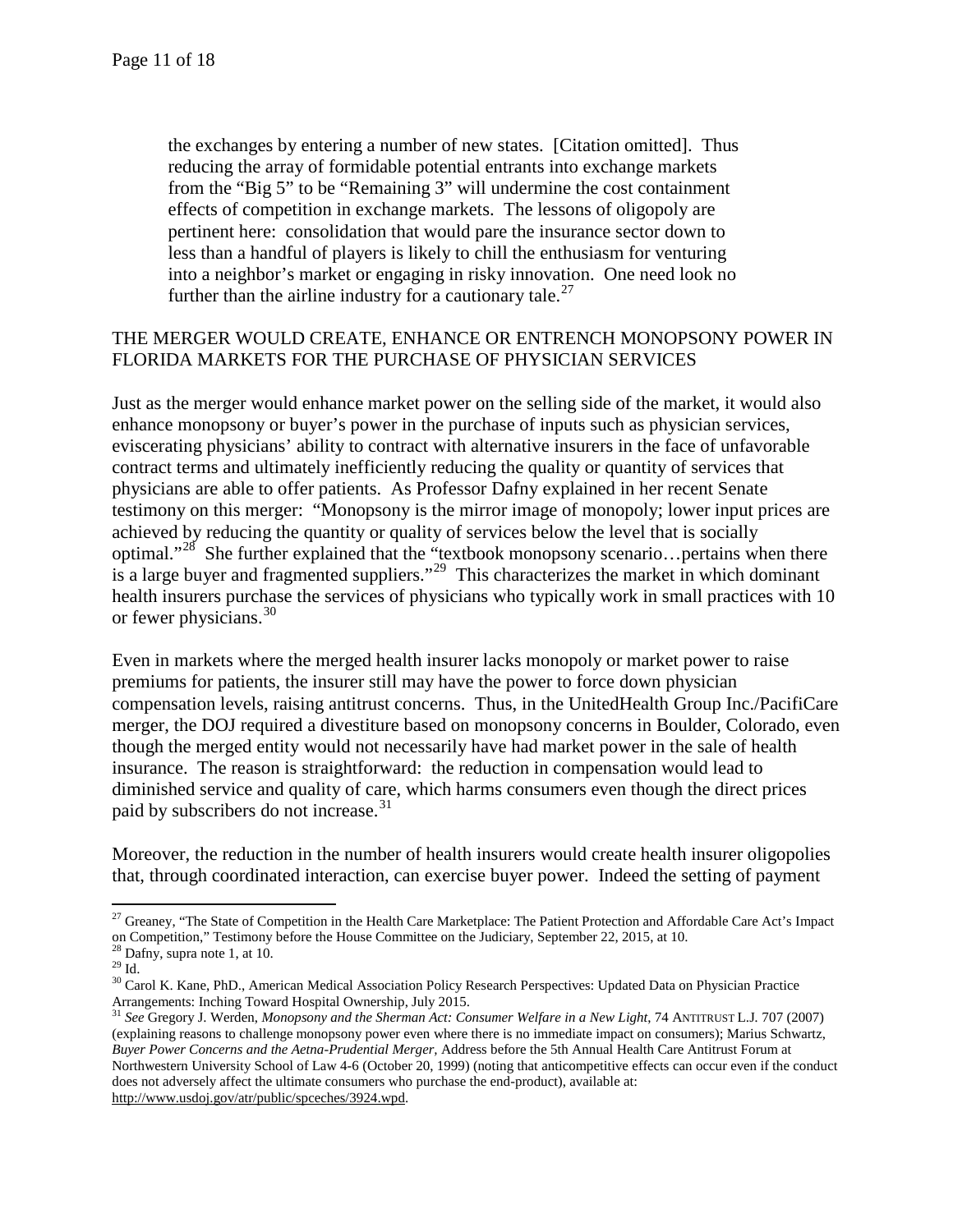rates paid to physicians is highly susceptible to the exercise of monopsony power through coordinated interaction by health insurance companies. The payment rates offered to large numbers of physicians by single health insurers are fairly uniform, and health insurance companies have a strong incentive to follow a price leader when it comes to payment rates.

Some have argued that physicians who are unhappy with the fees they receive from a powerful insurer could turn away from that insurer and instead treat more Medicare and Medicaid patients. However, physicians cannot increase their revenue from Medicare and Medicaid in response to a decrease in commercial health insurer payment. Enrollment in these programs is limited to special populations, and these populations only have a fixed number of patients. Physicians switching to Medicare and Medicaid plans would have to incur substantial marketing costs to pull existing Medicare and Medicaid patients from their existing physicians. Moreover, public programs underpay providers. Thus, even if a physician dropping a commercial health insurer could attract Medicare and Medicaid, this strategy would be a losing proposition, especially at a time when value-based payment models require practice investments.

# THE PROPOSED MEGAMERGER IS LIKELY TO HARM CONSUMERS

We have evaluated the potential effects of the proposed megamerger on both (1) the sale of health insurance products to employers and individuals (the sell side); and (2) the purchase of health care provider (including physician) services (the buy side).<sup>[32](#page-11-0)</sup> We have concluded that on the sell side the merger is likely to result in higher premium levels to health care consumers and/or a reduction in the quality of health insurance that can take the form of a reduction in the availability of providers, a reduction in consumer service, etc. On the buy side, the merger could enable the merged entity to lower payment rates for physicians such that there would be a reduction in the quality or quantity of the services that physicians are able to offer patients.

#### *Likely Detrimental Effects for Consumers in the Health Insurance Marketplace*

#### Price Increases

 $\overline{\phantom{a}}$ 

A growing body of peer-reviewed literature suggests that greater consolidation leads to price increases, as opposed to greater efficiency or lower health care costs.

Two studies have examined the effects of past health insurance mergers on premiums. A study of the 1999 merger between Aetna and Prudential found that the increased market concentration was associated with higher premiums.<sup>[33](#page-11-1)</sup> Most recently, a second study examined the premium impact of the 2008 merger between UnitedHealth Group Inc. and Sierra Health Services. That merger led to a large increase in concentration in Nevada health insurance markets. The study concluded that in the wake of the merger, premiums in Nevada markets increased by almost 14%

<span id="page-11-0"></span><sup>32</sup> See e.g. *U.S. v. Aetna Inc.,* supra note 12, at ¶¶ 17-18; *United States v. UnitedHealth Group Inc.* No. 1:05CV02436 (D.D.C., Dec. 20, 2005) (complaint), available a[t www.usdoj.gov/atr/cases/f213800/213815.htm.](http://www.usdoj.gov/atr/cases/f213800/213815.htm)<br><sup>33</sup> Leemore Dafny et al, "Paying a Premium on your Premium? Consolidation in the US health insurance industry," *American* 

<span id="page-11-1"></span>*Economic Review* 2012; 102: 1161-1185.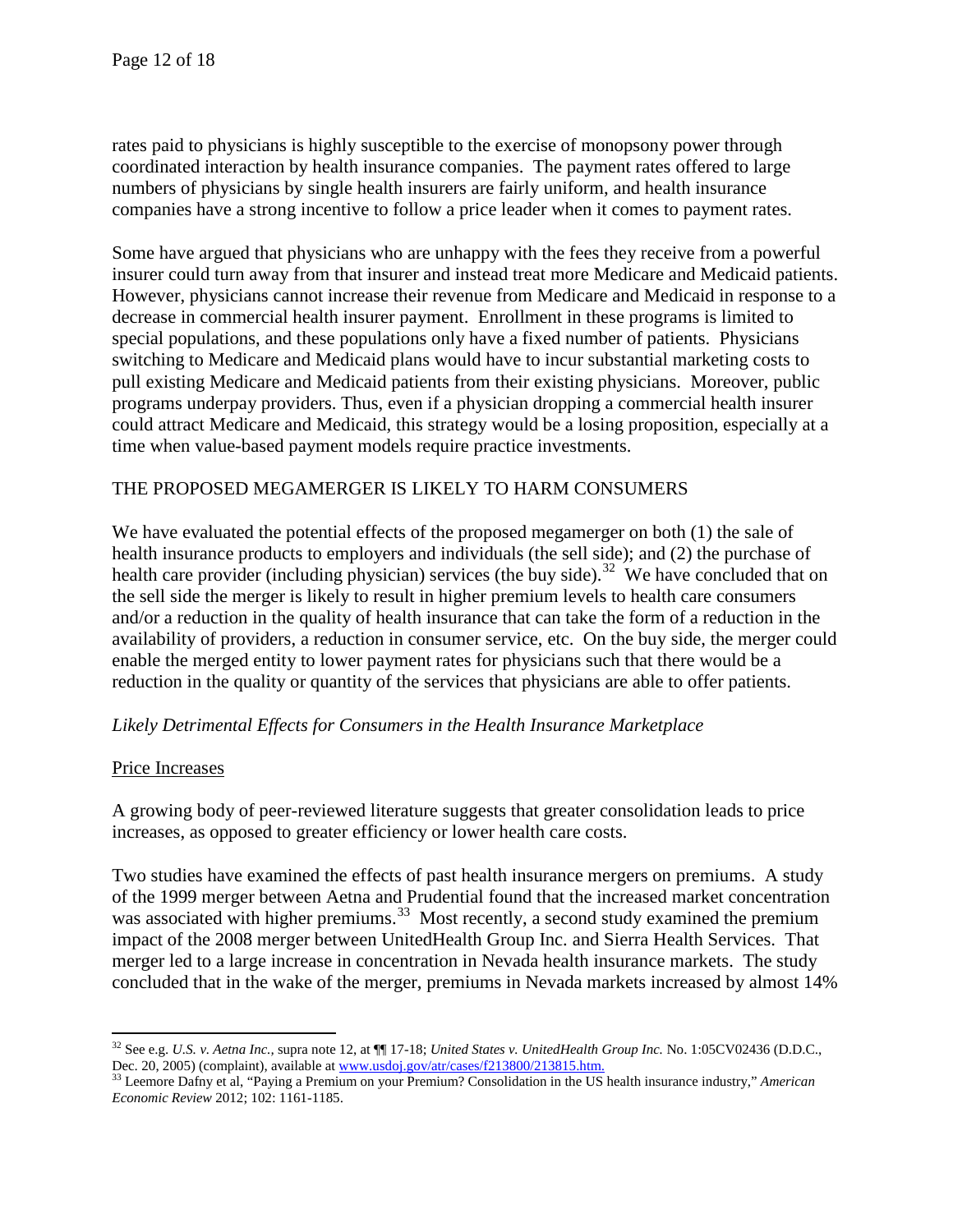relative to a control group. These findings suggest that the merging parties exploited their resulting market power, to the detriment of consumers.<sup>[34](#page-12-0)</sup>

Also, recent studies suggest premiums for employer sponsored fully insured plans are rising more quickly in areas where insurance market concentration is increasing.<sup>[35](#page-12-1)</sup>

Consistent with the observation that the loss of competition accompanying health insurer mergers results in higher premiums is research finding that competition among insurers is associated with lower premiums.<sup>36</sup> Research suggests that on the federal health insurance marketplaces, the participation of one new large carrier (i.e. UnitedHealth Group Inc.) would have reduced premiums by 5.4%, while the inclusion of all companies in the individual insurance markets could have lowered rates by  $11.1\%$ .<sup>[37](#page-12-3)</sup> Professor Dafny observes that there are a number of studies documenting lower insurance premiums in areas with more insurers, including on the state health insurance marketplaces, the large group market, and in Medicare Advantage.<sup>[38](#page-12-4)</sup>

# Plan Quality

The merger can be expected to adversely affect health insurance plan quality. Insurers are already creating very narrow and restricted networks that force patients to go out-of-network to access care. A merger would reduce pressures on plans to offer broader networks to compete for members and would create fewer networks that are simultaneously under no competitive pressure to respond to patients' access needs. As a result, it is even more likely that patients will find themselves in inadequate networks and be forced to access out-of-network care at some point. Similarly, it is very likely that patients will find themselves at in-network hospitals where, given their restricted network plans, many of the hospitals' physicians will not have been offered a contract by the insurer.

While the relationship between insurer consolidation and plan quality requires additional research, one study in the Medicare Advantage market found that more robust competition was associated with greater availability of prescription drug benefits.<sup>39</sup> As Professor Dafny observes, "the competitive mechanisms linking diminished competition to higher prices operate similarly with respect to lower quality."  $40^{\circ}$  $40^{\circ}$ 

<span id="page-12-0"></span><sup>&</sup>lt;sup>34</sup> Jose R. Guardado, David W. Emmons, and Carol K. Kane, "The Price Effects of a Large Merger of Health Insurers: A Case Study of UnitedHealth-Sierra" *Health Management, Policy and Innovation*, 2013; 1(3) 16-35.<br><sup>35</sup> Dafny, supra note 1, at 11.<br><sup>36</sup> Dafny et al., supra note 1, at 11.<br><sup>37</sup> Leemore Dafny, Jonathan Gruber and Christopher Ody.

<span id="page-12-2"></span><span id="page-12-1"></span>

<span id="page-12-3"></span>Health Insurance Marketplaces," American Journal of Health Economics, 2015: 1(1)53-81.<br><sup>38</sup> Dafny supra note 1, at 11.<br><sup>39</sup> Dafny supra, note 1 at 11.<br><sup>40</sup> Robert Town and Su Liu, "The Welfare Impact of Medicare HMOs," *RA* 

<span id="page-12-4"></span>

<span id="page-12-5"></span>

<span id="page-12-6"></span>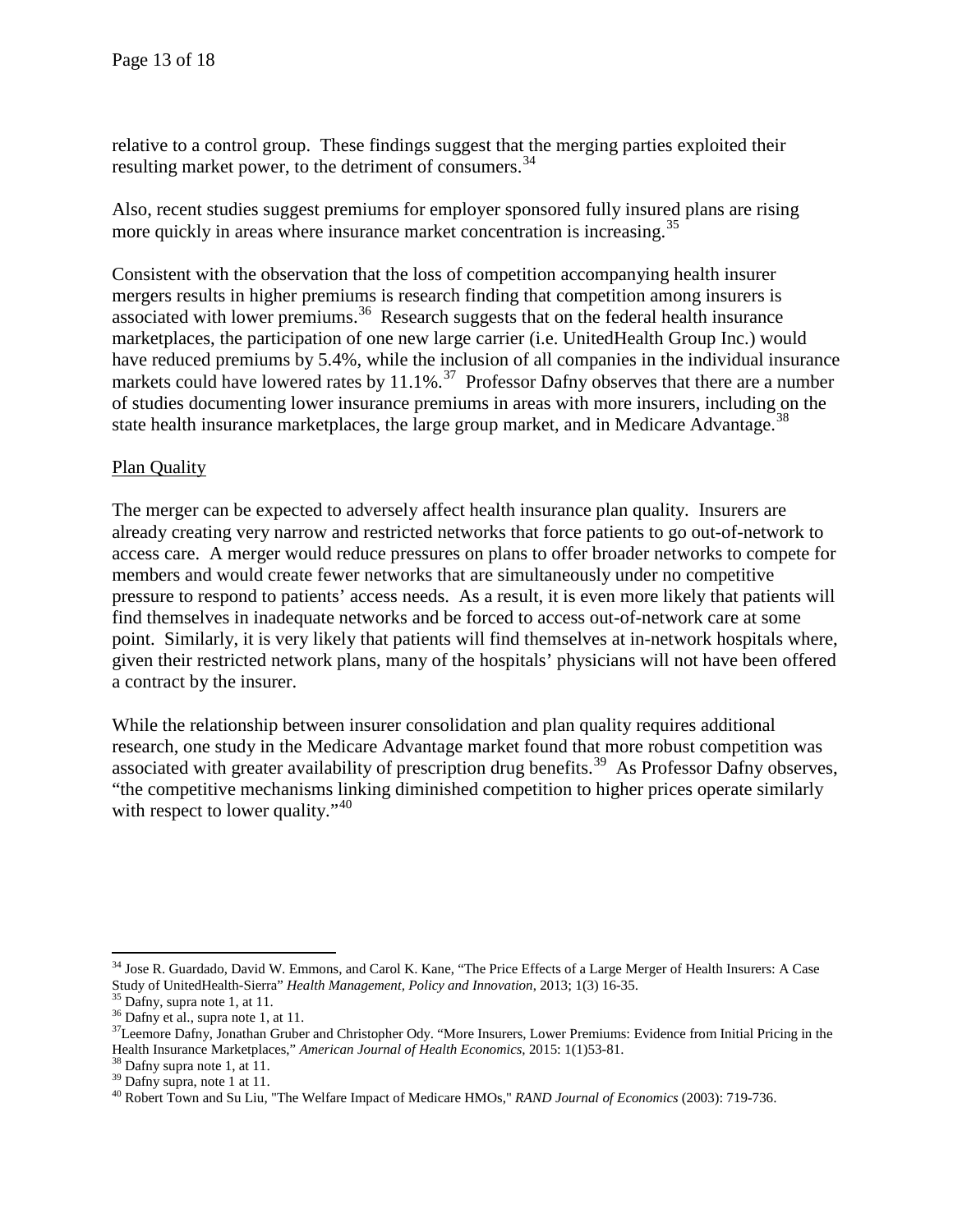*The Health Insurer Monopsony Power Acquired Through the Merger Would Likely Degrade the Quality and Reduce the Quantity of Physician Services*

Just as the proposed merger would enable the merged firm to raise premiums or reduce levels of service, it would also be likely to be able to lower payment rates for physicians to a degree that would reduce the quality or quantity of services that they offer to patients.

The DOJ has successfully challenged two health insurer mergers (half of all cases brought against health insurer mergers) based in part on DOJ claims that the mergers would have anticompetitive effects in the purchase of physician services. These challenges occurred in the merger of Aetna and Prudential in Texas in  $1999$ ,  $41$  and the merger of UnitedHealth Group Inc. and Pacific Care in Tucson, Arizona and in Boulder, Colorado in 2005.<sup>[42](#page-13-1)</sup>

In a third merger matter occurring in 2010—Blue Cross Blue Shield of Michigan and Physicians Health Plan of Mid-Michigan—the health insurers abandoned their merger plans when the DOJ complained that the merger "…would have given Blue Cross Michigan the ability to control physician payment rates in a manner that could harm the quality of healthcare delivered to consumers."<sup>[43](#page-13-2)</sup>

DOJ's monopsony challenges properly reflect the Agency's conclusions that it is a mistake to assume that a health insurer's negotiating leverage acquired through merger is a good thing for consumers. On the contrary, consumers can expect higher insurance premiums."<sup>[44](#page-13-3)</sup> Health insurer monopsonists typically are also monopolists.<sup>45</sup> Facing little if any competition, they lack the incentive to pass along cost savings to consumers.

Consumers do best when there is a competitive market for purchasing physician services. This was the well-documented conclusion reached in the 2008 hearings before the Pennsylvania Insurance Department on the competition ramifications of the proposed merger between Highmark, Inc. and Independence Blue Cross. Based on an extensive record of nearly 50,000 pages of expert and other commentary,<sup>[46](#page-13-5)</sup> the Pennsylvania Insurance Department was prepared to find the proposed merger to be anticompetitive in large part because it would have granted the merged health insurer undue leverage over physicians and other health care providers. This leverage would be "to the detriment of the insurance buying public" and would result in "weaker

 $\overline{\phantom{a}}$ <sup>41</sup> *U.S. v. Aetna Inc.,* supra note 12, at ¶¶ 17-18; *see also U.S. v. Aetna, Inc.,* No. 3-99 CV 1398-H, at 5-6 (Aug. 3, 1999)

<span id="page-13-1"></span><span id="page-13-0"></span><sup>(</sup>revised competitive impact statement), available at http://www.usdoj.gov/atr/case/s/f2600/2648.pdf.<br><sup>42</sup> United States v. UnitedHealth Group Inc. No. 1:05CV02436 (D.D.C., Dec. 20, 2005) (complaint), available at:<br>www.usdo

<span id="page-13-2"></span><sup>&</sup>lt;sup>43</sup> Blue Cross Blue Shield of Michigan and Physicians Health Plan of Mid-Michigan Abandon Merger Plans | OPA | Department of Justice, available at:

[http://www.justice.gov/opa/pr/blue-cross-blue-shield-michigan-and-physicians-health-plan-mid-michigan-abandon-merger-plans.](http://www.justice.gov/opa/pr/blue-cross-blue-shield-michigan-and-physicians-health-plan-mid-michigan-abandon-merger-plans) <sup>44</sup> Dafny, supra note 1, at 9.

<span id="page-13-4"></span><span id="page-13-3"></span><sup>45</sup> Peter J. Hammer and William M. Sage, *Monopsony as an Agency and Regulatory Problem in Health Care*, 71 ANTITRUST. L.J. 949 (2004).

<span id="page-13-5"></span><sup>46</sup> See *http://www.ins.state.pa.us/ins/lib/ins/whats\_new/Excerpts\_from\_PA\_Insurance\_Dept\_Expert\_Reports.pdf* for background information, including excerpts from the experts.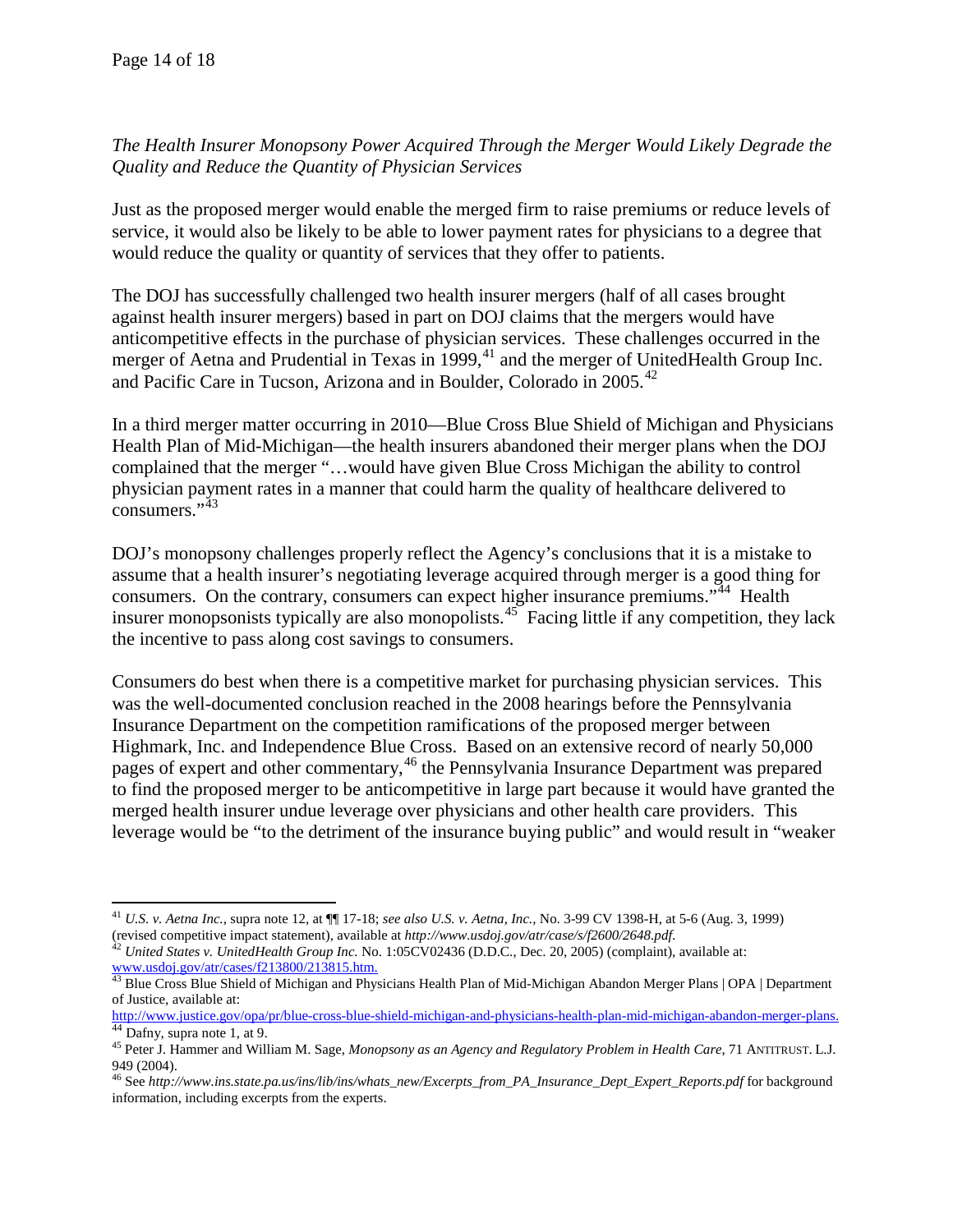provider networks for consumers who depend on these networks for access to quality healthcare." <sup>[47](#page-14-0)</sup> The Pennsylvania Insurance Department further concluded:

Our nationally renowned economic expert, LECG, rejected the idea that using market leverage to reduce provider reimbursements below competitive levels will translate into lower premiums, calling this an "economic fallacy" and noting that the clear weight of economic opinion is that consumers do best when there is a competitive market for purchasing provider services. LECG also found this theory to be borne out by the experience in central Pennsylvania, where competition between Highmark and Capital Blue Cross has been good for providers and good for consumers.<sup>[48](#page-14-1)</sup>

For example, compensation below competitive levels hinders physicians' ability to invest in new equipment, technology, training, staff and other practice infrastructure that could improve the access to, and quality of, patient care. Such investments are critical for enabling physicians to successfully transition into new value-based payment and delivery models. The merged insurer's exercise of monopsony power may also force physicians to spend less time with patients to meet practice expenses. The mergers may also cause even tighter provider networks, reducing patient access to physicians and effectively curtailing the quantity of their services. Finally, when one or more health insurers dominate a market, physicians can be pressured not to engage in aggressive patient advocacy, a crucial safeguard of patient care.

Such reduction in service levels and quality of care causes immediate harm to consumers. In the long run, it is imperative to consider whether monopsony power will harm consumers by driving physicians from the market. Health insurer payments that are below competitive levels may reduce patient care and access by motivating physicians to retire early or seek opportunities outside of medicine that are more rewarding, financially or otherwise. According to a 2015 study released by the Association of American Medical Colleges, the U.S. will face a shortage of between 46,000-90,000 physicians by 2025. The study, which is the first comprehensive national analysis that takes into account both demographics and recent changes to care delivery and payment methods, projects shortages in both primary and specialty care.<sup>49</sup> Recent projections by the Health Resources and Services Administration similarly suggest a significant shortage of primary care physicians in the United States.<sup>[50](#page-14-3)</sup>

Moreover, according to a recent survey by Deloitte, six in 10 physicians said it was likely that many physicians would retire earlier than planned in the next one to three years, a perception that Deloitte stated is fairly uniform among all physicians, irrespective of age, gender, or medical specialty.<sup>[51](#page-14-4)</sup> According to the Deloitte survey, 57% of physicians also said that the practice of

<span id="page-14-1"></span><span id="page-14-0"></span><sup>&</sup>lt;sup>47</sup> See Statement of Pennsylvania Insurance Commissioner Joel Ario on Highmark and IBC Consolidation (January 22, 2009). 386 Statement of Femisylvania insurance Commissioner vocating on angumma music.<br>
<sup>48</sup> Id.<br>
<sup>49</sup> See IHS Inc., The Complexities of Physician Supply and Demand: Projections from 2013 to 2025. Prepared for the Association

<span id="page-14-2"></span>of American Medical Colleges. Washington, DC: Association of American Medical Colleges; 2015.

<span id="page-14-3"></span><sup>50</sup> *See* Health Resources and Services Administration, Projecting the Supply and Demand for Primary Care Physicians through 2020 in Brief (November 2013).<br><sup>51</sup> Deloitte 2013 Survey of U.S. Physicians: Physician perspectives about health care reform in the future of the medical

<span id="page-14-4"></span>profession.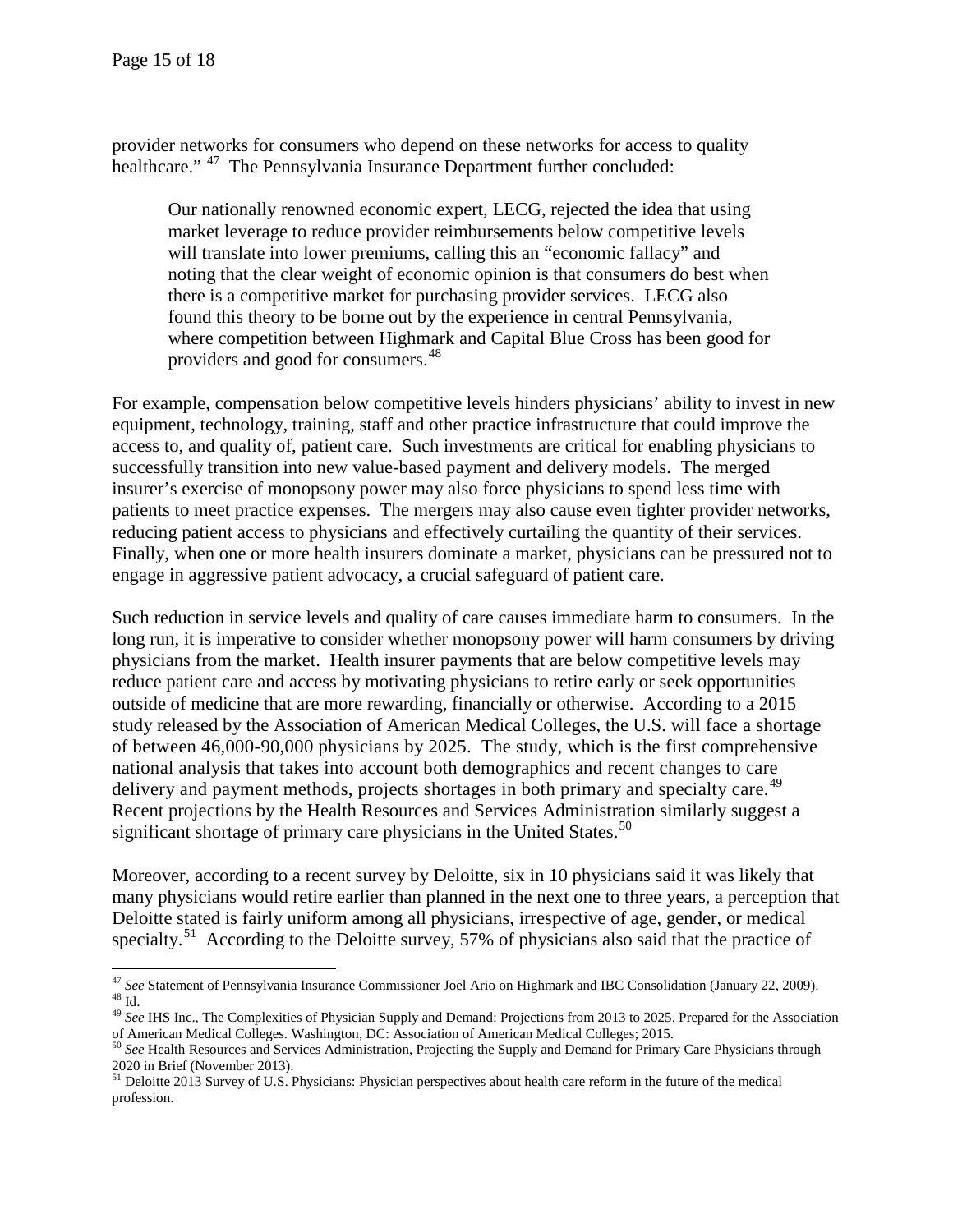medicine was in jeopardy and nearly 75% of physicians thought that the "best and the brightest" may not consider a career in medicine. Finally, most physicians surveyed believed that physicians would retire or scale back practice hours, based on how the future of medicine is changing. $52$ 

# Monopsony Anticompetitive Effects May be Especially Felt by Consumers and Physicians in The Market for Medicare Advantage

Because this merger would result in monopsony power within the Medicare Advantage market the effect would likely be felt most acutely by physicians who specialize in providing services to the elderly. With limited capacity to expand their business to traditional Medicare, these physicians may be especially harmed by the exceptionally high degree of concentration in the Medicare Advantage market where the lack of competition enables insurers to depress fees paid to physicians for services under Medicare Advantage.

# *OIR Should Reject the Application to Merge to Protect Consumers*

Given that the proposed merger would result in countless highly concentrated commercial and Medicare Advantage markets where the merged entity either possessed substantial market shares or could exercise buyer power through coordinated interaction, it is critical for OIR to oppose the proposed merger so that consumers and physicians have adequate competitive alternatives. Unless the application is rejected, the merged entity would likely be able to raise premiums, reduce plan quality, and lower payment rates for physicians to a degree that would reduce the quality or quantity of services that physicians offer to patients.

# MERGER EFFICIENCY CLAIMS ARE UNSUPPORTED AND SPECULATIVE

The NAIC Competitive Standard provides that a merger may be approved if "the acquisition will yield substantial economies of scale or economies in resource utilization that cannot be feasibly achieved in any other way, and the public benefits which would arise from such economies exceed the public benefits which would arise from not lessening competition; or the acquisition will substantially increase the availability of insurance, and the public benefits of the increase exceed the public benefits which would arise from not lessening competition." This is a daunting test and reflects skepticism about efficiency defenses in merger cases also found in federal antitrust law.<sup>[53](#page-15-1)</sup> ("The Supreme Court has never expressly approved an efficiencies defense to a section 7 claim….We remain skeptical about the efficiencies defense in general and about its scope in particular.")<sup>[54](#page-15-2)</sup> Under the Horizontal Merger Guidelines, Aetna's claimed efficiencies are not to be credited unless they are "merger specific"—likely to be accomplished with the proposed merger and unlikely to be achieved in the absence of the merger. Also, claimed efficiencies must be "verifiable" and "cognizable," meaning parties asserting the existence of efficiencies bear the burden of substantiating them with evidence relating to their

<span id="page-15-0"></span> $^{52}$  Id.

<span id="page-15-2"></span><span id="page-15-1"></span><sup>&</sup>lt;sup>53</sup> See *St. Alphonsus Medical Center and Federal Trade Commission v. St. Luke's, 778 F.3d 775 (9<sup>th</sup> Cir, 2015).<br><sup>54</sup> Id.*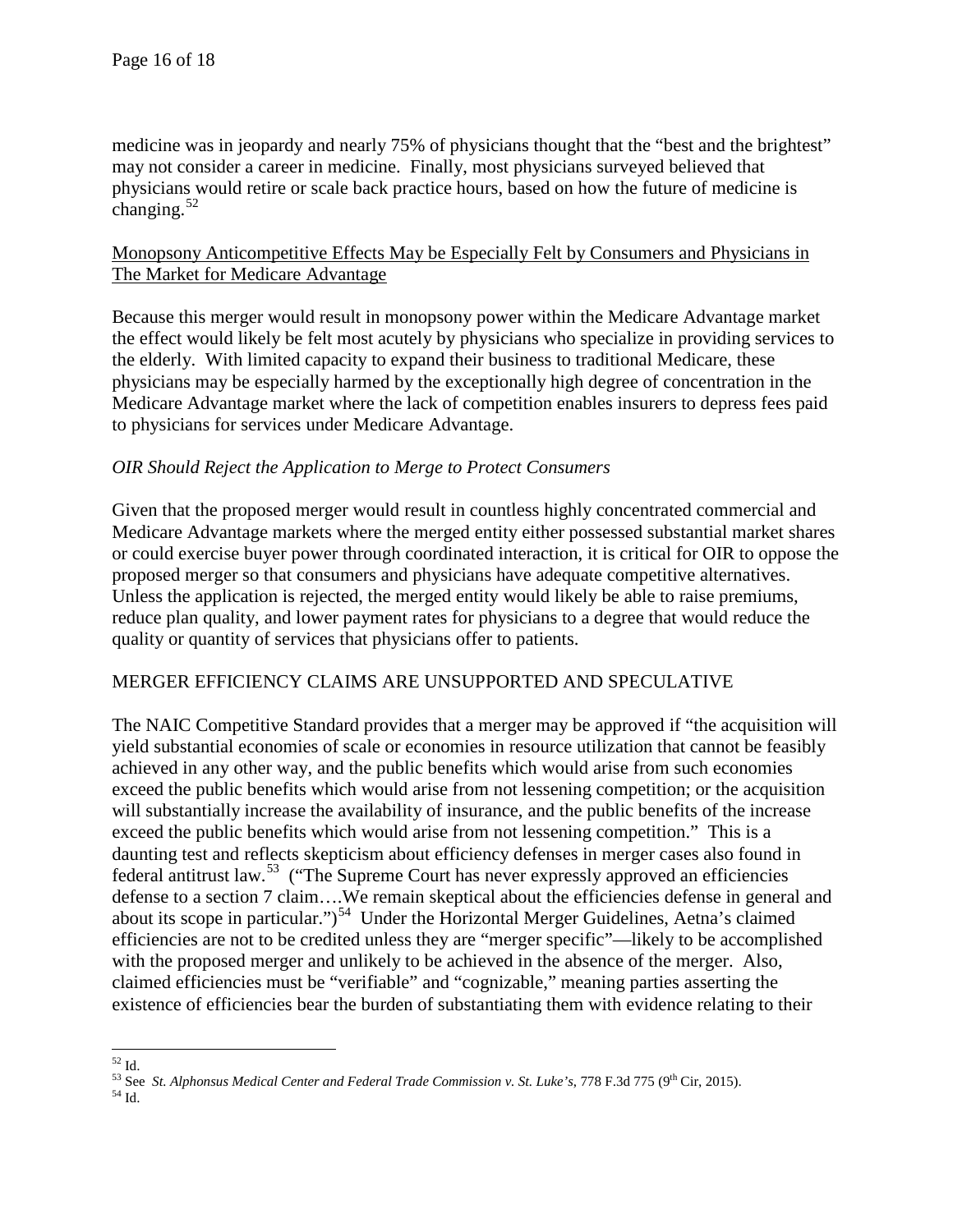likelihood and magnitude and how each efficiency would enhance the merged firm's ability and incentive to compete. Finally, benefits must be passed through to customers:

The greater the potential adverse competitive effect of a merger, the greater must be the cognizable efficiencies, and the more they must be passed through to customers…When the potential adverse competitive effects of a merger is likely to be particularly substantial, extraordinarily great cognizable efficiencies would be necessary to prevent the merger from being anticompetitive.<sup>[55](#page-16-0)</sup>

At the OIR hearing, Aetna met neither the NAIC Competitive Standard nor the Horizontal Merger Guidelines test for proving redeeming efficiencies. Aetna did not even identify, much less carry its burden of establishing, substantial economies of scale or economies in resource utilization. Aetna merely declares that it will achieve \$1.25 billion in operating cost savings by 2018 and that it will achieve "more affordable care." However, management's testimony was notable for its lack of clarity on how any savings from the merger would be achieved. And as Professor Dafny noted in her Senate testimony, there is still the question of whether benefits will be passed through to consumers in light of that diminished competition."<sup>[56](#page-16-1)</sup> Indeed Aetna's claim of more affordable care is undermined by the studies of consummated health insurance mergers discussed above, which show that the mergers actually resulted in harm to consumers in the form of higher, not lower, insurance premiums.

The most notable scale related testimony was from Aetna management who mentioned the challenges they would face operating a firm with the large size of the merged entity. Failing to identify any economy of scale, Aetna of course did not address how any such economy could not be feasibly achieved in any other way. In sum, Aetna made no effort at the hearing to show that the claimed savings is (1) verifiable; (2) merger specific; and (3) greater than the transaction's substantial anticompetitive effects.

Aetna claims in a slide presentation that the merger would yield broad and vaguely defined "value-based care arrangements," "broader choice of products, and better overall health care experience." Management also repeatedly testified that the merger is "complementary" in the sense that Humana has the larger Medicare Advantage business and Aetna the larger commercial footprint and "focus" in that market.

Aetna's claim of "value-based care arrangements" emerging from the merger was unsupported. Also absent was evidence as to why value-based arrangements if achieved through the merger, would be unlikely to be achieved in the absence of a merger. Perhaps explaining the lack of evidence is Professor Leemore Dafny's Senate hearing on this merger: "there is no evidence that larger insurers are more likely to implement innovative payment and care management programs…[and] there is a countervailing force offsetting this heightened incentive to invest in…reform: more dominant insurers in a given insurance market are less concerned with ceding market share."<sup>57</sup> In fact, "concerted delivery system reform efforts have tended to emerge from

l

<span id="page-16-0"></span><sup>&</sup>lt;sup>55</sup> Horizontal Merger Guidelines, Section 10<br><sup>56</sup> Id. at 16.  $\frac{57 \text{ Dafnv}}{3}$ , supra note 1, at 16.

<span id="page-16-1"></span>

<span id="page-16-2"></span>